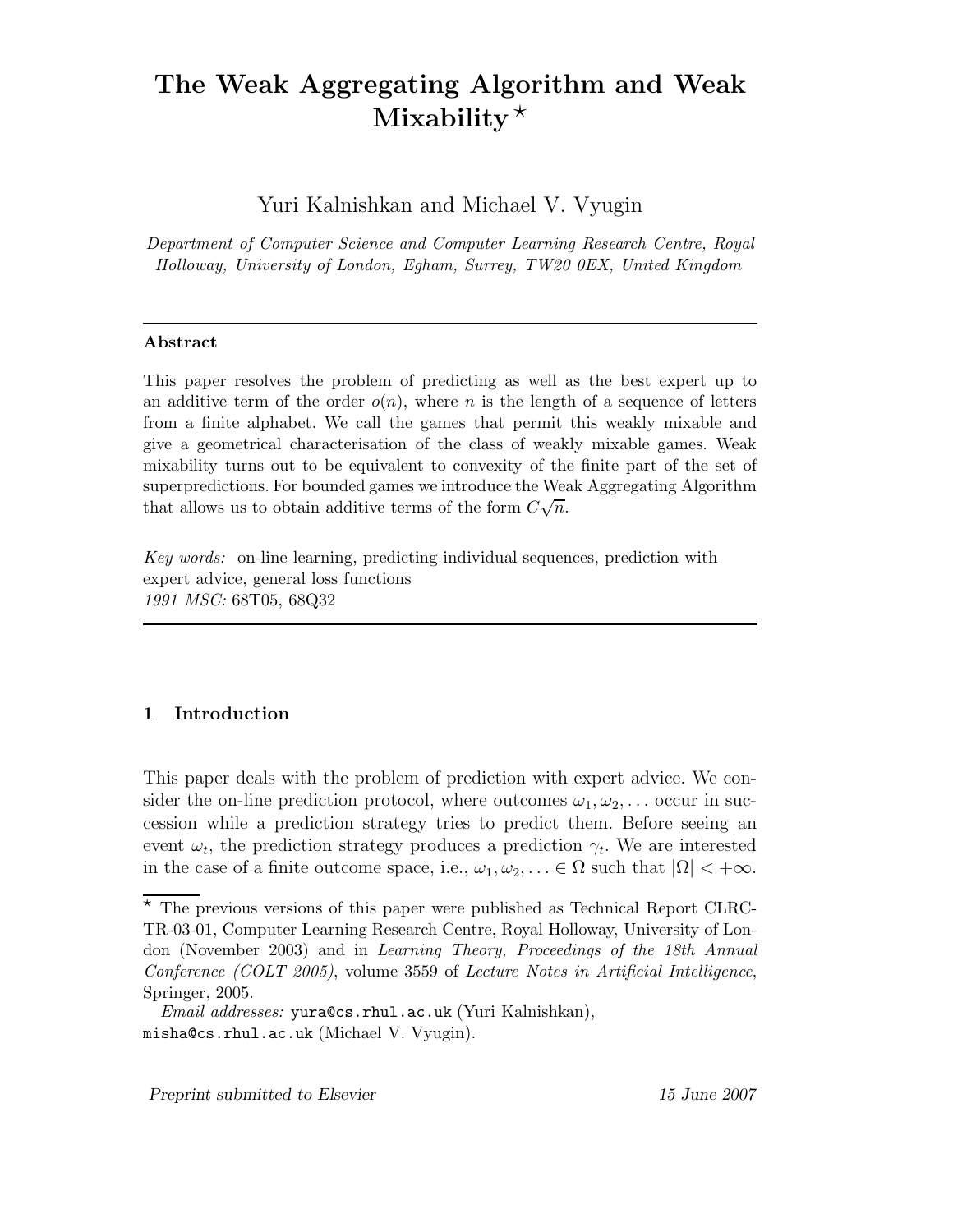We use a loss function  $\lambda(\omega, \gamma)$  to measure the discrepancies between predictions and outcomes. A loss function and a prediction space (a set of possible predictions)  $\Gamma$  specify the game, i.e., a particular prediction environment. The performance of a learner  $\mathfrak{S}$  w.r.t. a game is measured by the cumulative loss

$$
\text{Loss}_{\mathfrak{S}}(n) = \sum_{t=1}^{n} \lambda(\omega_t, \gamma_t) \tag{1}
$$

suffered on a sequence of outcomes  $\omega_1, \omega_2, \ldots, \omega_n$ . In the problem of prediction with expert advice the learner has access to predictions generated by 'experts'  $\mathcal{E}_1, \mathcal{E}_2, \ldots, \mathcal{E}_N$  that try to predict elements of the same sequence. The goal of the learner is to predict nearly as well as the best expert, i.e., to suffer loss that is only little bigger than the smallest of the experts' losses.

This problem has been studied intensively; see, e.g., [1,2] and the overview in the recently published book  $|3|$ . Papers  $|4,5|$  propose the Aggregating Algorithm that allows the learner  $\mathfrak{M}$  to achieve loss satisfying the inequality

$$
Loss_{\mathfrak{M}}(n) \le c \, Loss_{\mathcal{E}_i}(n) + a \ln N \tag{2}
$$

for all  $i = 1, \ldots, N$  and  $n = 1, 2, \ldots$ , where the constants c and a are optimal and are specified by the game. Note that neither  $c$  nor  $a$  depend on  $n$ .

If we can take c equal to 1, the game is called mixable. It is possible to provide a geometrical characterisation of mixable games in terms of the so called sets of superpredictions. The Aggregating Algorithm fully resolves the problem of predicting as well as the best expert up to an additive constant. For the sake of completeness we formulate one of the results concerning the Aggregating Algorithm in Subsection 2.4.

There are interesting games that are not mixable, e.g., the absolute loss game introduced in Subsection 2.1. The Aggregating Algorithm still works for some of such games, but it allows us to achieve only values of  $c$  greater than 1.

In this paper we take a different approach to non-mixable games. We fix  $c = 1$ but consider  $a(n)$  that can grow when the length n of the sequence increases. We study the problem of predicting as well as the best expert up to  $o(n)$ as  $n \to +\infty$ , where n is the length of the sequence. Section 3 introduces the corresponding concept of weak mixability. The main result of this paper, Theorem 7, shows that weak mixability is equivalent to a very simple geometric property of the set of superpredictions, namely, the convexity of its finite part.

If the loss function is bounded, it is possible to predict as well as the best expert up to an additive term of the form  $C\sqrt{n}$ , provided the finite part of the set of superpredictions is convex. This result follows from a recent paper [6]. We shall present our own construction, which is independent of  $[6]$  and goes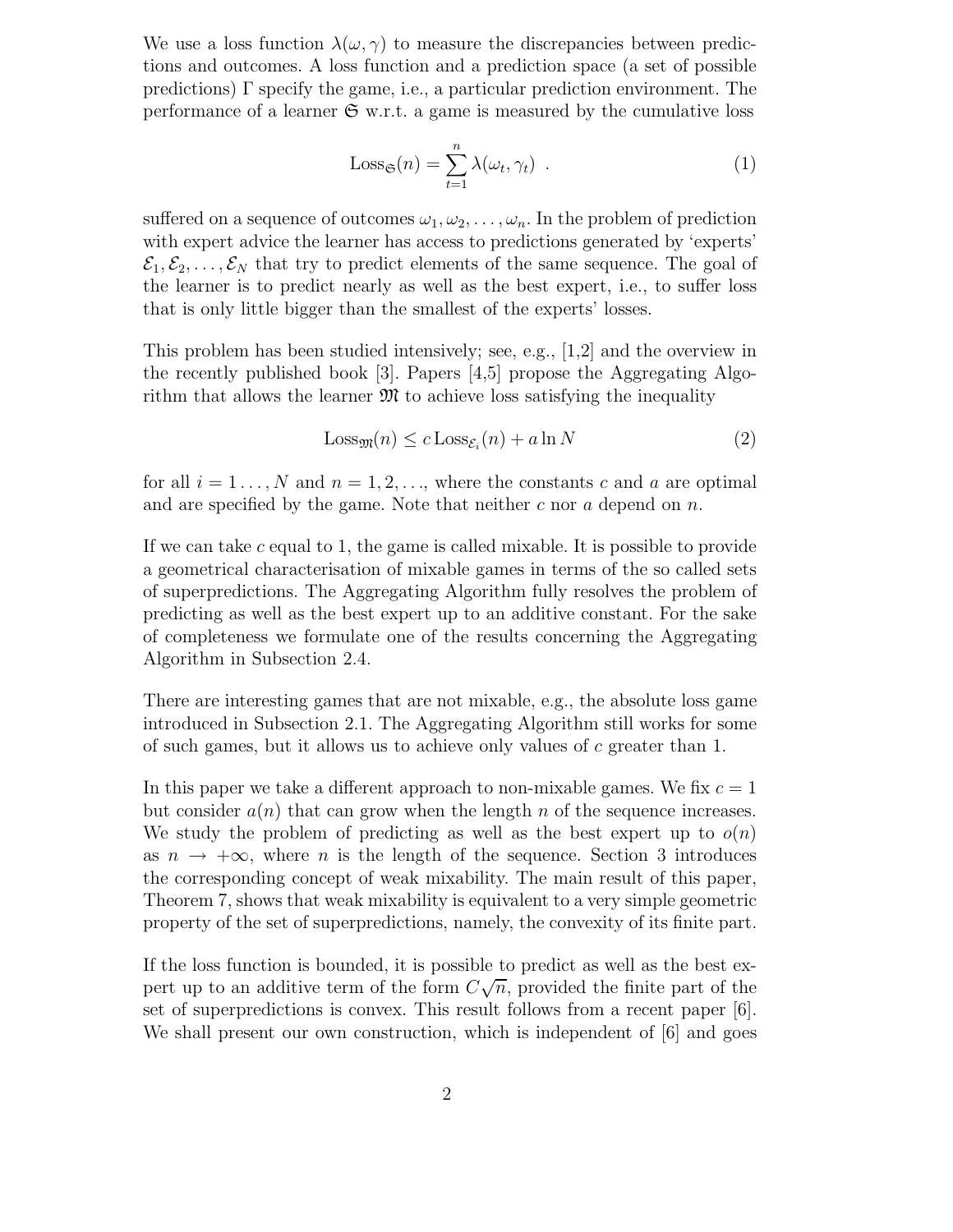back to ideas from [1]. We develop the Weak Aggregating Algorithm based on the old method of averaging experts' losses with dynamically updated weights. Unlike the Aggregating Algorithm, which uses the average  $\log_{\beta}(\sum_{i} p_i \beta^{l_i})$ , the Weak Aggregating Algorithm uses simple convex combinations  $\sum_i p_i l_i$  (see Remark 19 for a more detailed discussion); however the way of updating weights is more complicated.

In [6] (see Remark 'Deterministic prediction and absolute loss' at the end of Section 9 in [6]) a result similar to Corollary 14 was obtained. The algorithm used in [6] is based on the 'following the perturbed leader' idea while ours belongs to the family of 'weighted majority'-type algorithms. The extra term obtained in [6], Theorem 6.*ii* has the multiplicative constant  $2\sqrt{2}$  as compared to our 2. On the other hand the analysis in [6] is much more general; some of the bounds obtained there have extra terms depending on the loss of experts rather than time. Those bounds make sense even when the experts' loss is small, while ours is meaningful only for big losses.

Different algorithms and results leading to various extra terms are widely discussed in the literature; for an overview see [3], Chapter 2 including bibliographic remarks in 2.12. The general question of lower bounds for additive terms of the type considered in this paper remains open. The authors derive some lower bounds in [7] (that paper deals with predictive complexity, but the results can be easily restated for the problem of prediction with expert advice) but the bounds are not sufficiently tight.

If the game is not bounded, our construction can be applied in a different form to predict as well as the best expert up to  $o(n)$ . The result for unbounded games as well as the negative result for games that are not convex constitute the most original contribution of the paper (Appendix A shows that there are indeed unbounded games that are convex but not mixable).

The question of lower bounds for the additive term for unbounded games remains open too.

# 2 Preliminaries

We will formulate the definitions below without a reference to computability. The negative results of this paper are true in this strong sense. The positive results are proved constructively and algorithms are presented. Therefore the theory can be reformulated in a constructive fashion; see Section 7 for details.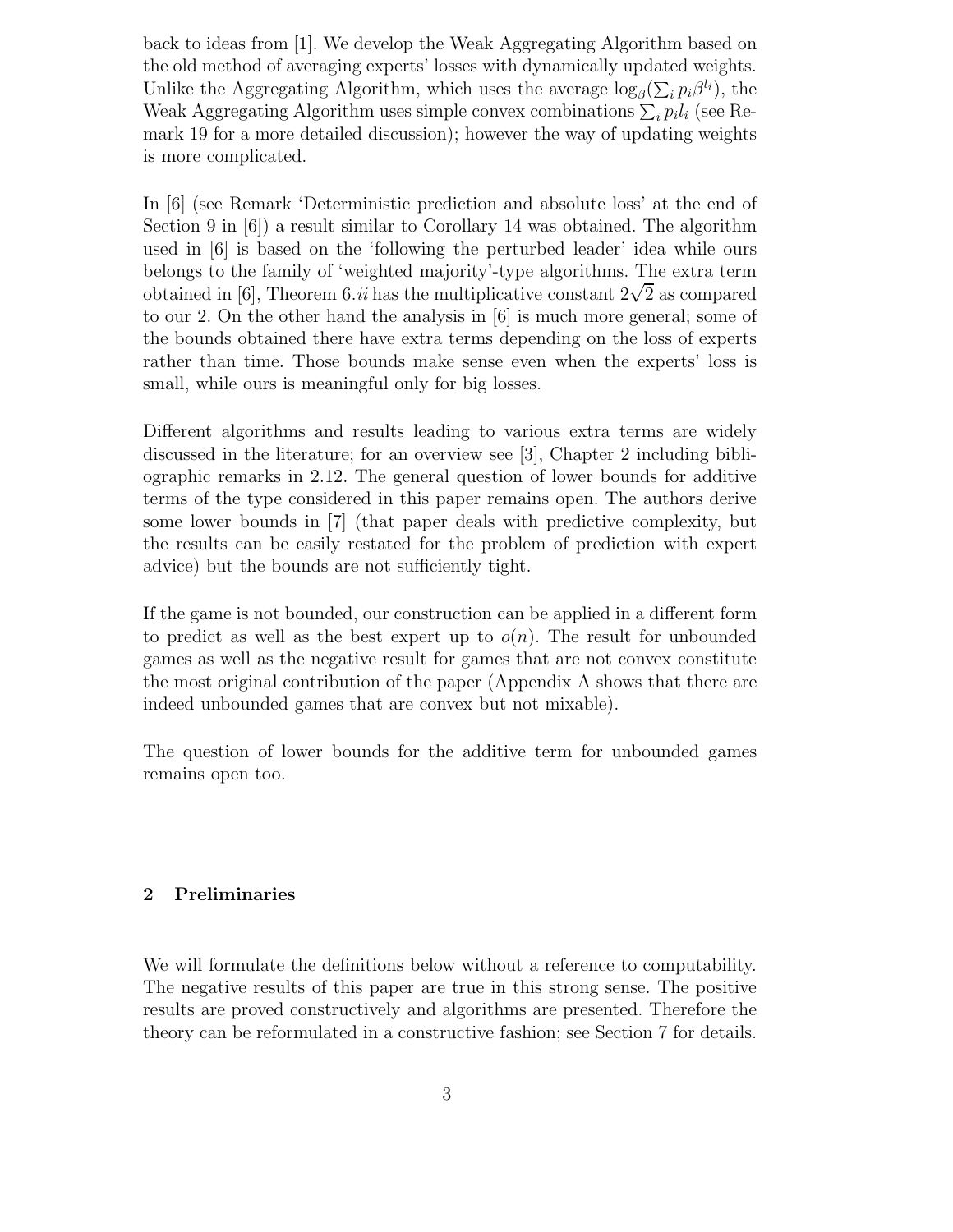#### 2.1 On-line Prediction

A game  $\mathfrak G$  is a triple  $\langle \Omega, \Gamma, \lambda \rangle$ , where  $\Omega$  is an outcome space,  $\Gamma$  is a prediction space, and  $\lambda : \Omega \times \Gamma \to [0, +\infty]$  is a loss function. We assume that  $\Omega$ is a finite set of cardinality  $M < +\infty$ ; we shall refer to elements of  $\Omega$  as to  $\omega^{(0)}, \omega^{(1)}, \ldots, \omega^{(M-1)}$ . In the simplest binary case  $M = 2$  and  $\Omega$  may be identified with  $\mathbb{B} = \{0, 1\}$ . We also assume that  $\Gamma$  is a compact topological space and  $\lambda$  is continuous w.r.t. the extended topology of  $[-\infty, +\infty]$ . Since we treat  $\Omega$  as a discrete space, the continuity of  $\lambda$  in two arguments is the same as continuity in the second argument. These assumption hold throughout the paper except for Remark 8, where negative losses are discussed.

The *square-loss* game, the *absolute-loss* game, and the *logarithmic* game with the outcome space  $\Omega = \mathbb{B}$ , prediction space  $\Gamma = [0, 1]$ , and loss functions  $\lambda(\omega, \gamma) = (\omega - \gamma)^2$ ,  $\lambda(\omega, \gamma) = |\omega - \gamma|$ , and

$$
\lambda(\omega, \gamma) = \begin{cases}\n-\log_2(1-\gamma) & \text{if } \omega = 0, \\
-\log_2 \gamma & \text{if } \omega = 1,\n\end{cases}
$$

respectively, are examples of (binary) games. A slightly different example is provided by the *simple prediction game* with  $\Omega = \Gamma = \mathbb{B} = \{0, 1\}$  and  $\lambda(\omega, \gamma) = 0$  if  $\omega = \gamma$  and  $\lambda(\omega, \gamma) = 1$  otherwise.

A game  $\mathfrak{G} = \langle \Omega, \Gamma, \lambda \rangle$  is *bounded* if and only if  $\lambda$  is bounded, i.e., there is  $L \in (0, +\infty)$  such that  $\lambda(\omega, \gamma) \leq L$  for each  $\omega \in \Omega$  and  $\gamma \in \Gamma$ . If a game is not bounded, we shall call it *unbounded*. Examples of bounded games include the square-loss game, the absolute-loss game, and the simple prediction game. The logarithmic game is unbounded.

It is essential to allow  $\lambda$  to assume the value  $+\infty$ ; this assumption is necessary in order to take into account the logarithmic game as well as other unbounded games. However we impose the following restriction: if  $\lambda(\omega_0, \gamma_0) = +\infty$  for some  $\omega_0 \in \Omega$  and  $\gamma_0 \in \Gamma$ , then there is a sequence  $\gamma_n \in \Gamma$  such that  $\gamma_n \to \gamma_0$ and  $\lambda(\omega, \gamma_n)$  is finite for all  $\omega \in \Omega$  and all positive integers n (note that  $\lambda(\omega_0, \gamma_n) \rightarrow +\infty$  by continuity). In other words, any prediction that leads to infinite loss on some outcomes can be approximated by predictions that can only lead to finite loss no matter what outcome occurs. This restriction allows us to exclude some degenerate cases and to simplify the statements of theorems.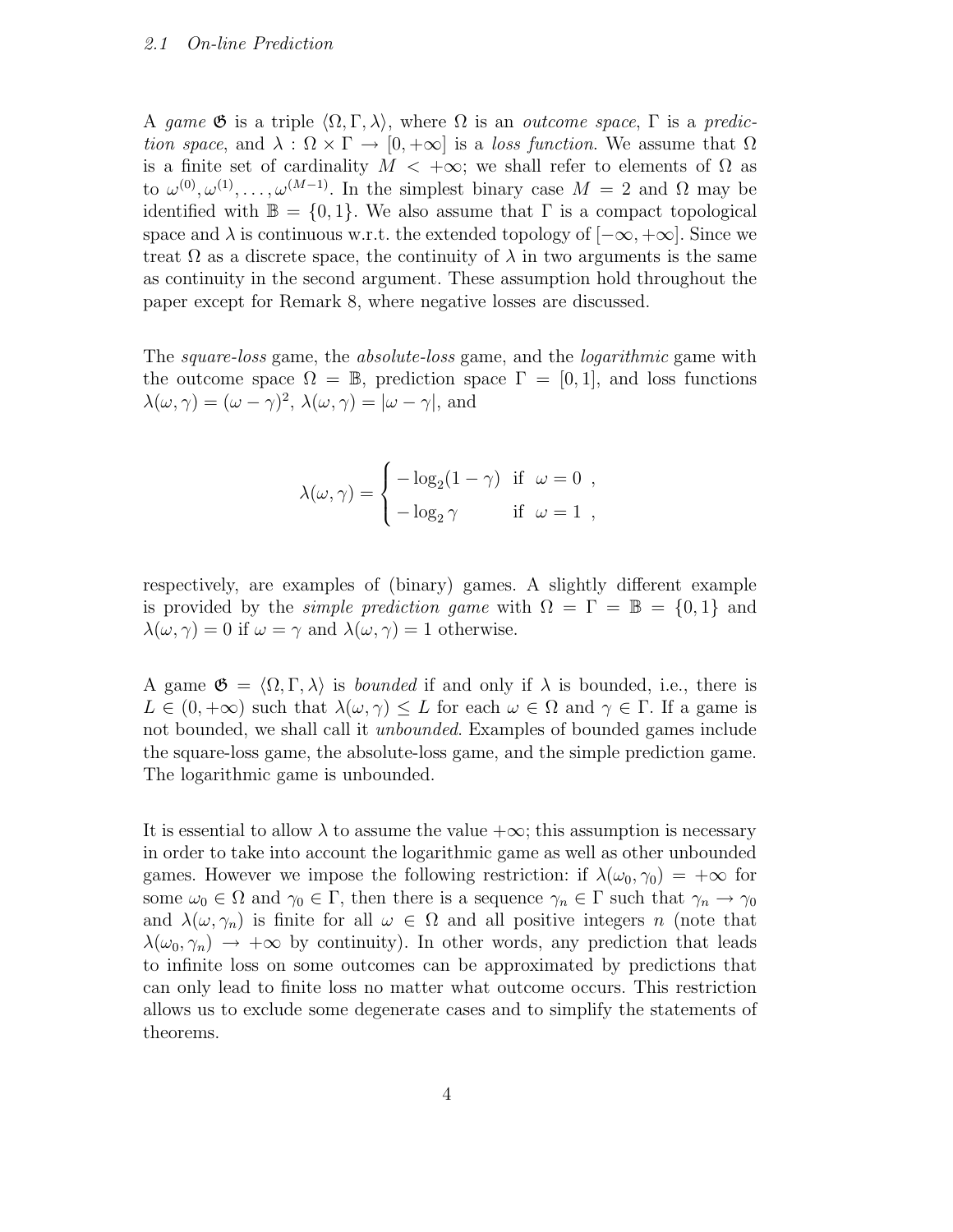A merging strategy works in an on-line fashion. On trial  $t$  it reads predictions of experts  $\mathcal{E}^{(1)}, \mathcal{E}^{(2)}, \ldots, \mathcal{E}^{(N)}$  and outputs its own. After  $\omega_t$ , the outcome of trial  $t$ , becomes available, the experts and the merging strategy suffer losses.

We want the merging strategy to compete with the experts in terms of the cumulative loss. The goal of the merging strategy is to suffer loss that is not much worse than the loss of the best expert. By the best expert after trial  $t$ we mean the expert that has suffered the smallest cumulative loss so far.

Formally a *merging strategy*  $\mathfrak{M}$  for N experts is a function

$$
\mathfrak{M}: \bigcup_{t=1}^{+\infty} \left(\Omega^{t-1} \times \left(\Gamma^N\right)^t\right) \to \Gamma \tag{3}
$$

Consider the following on-line protocol:

```
(1) FOR t = 1, 2, \ldots(2) \mathfrak{M} reads predictions \gamma_t^{(1)}\overset{(1)}{t},\gamma_t^{(2)}\gamma_t^{(2)}, \ldots, \gamma_t^{(N)} \in \Gamma(3) \mathfrak{M} chooses \gamma_t \in \Gamma<br>(4) \mathfrak{M} observes the a
                 {\mathfrak M} observes the actual outcome \omega_t \in \Omega(5) END FOR
```
By definition, let the total loss of  $\mathfrak{M}$  after n trials be

$$
Loss_{\mathfrak{M}}^{\mathfrak{G}}(n) = \sum_{t=1}^{n} \lambda(\omega_t, \gamma_t)
$$

and the total loss of expert  $\mathcal{E}_i$  be

$$
Loss_{\mathcal{E}_i}^{\mathfrak{G}}(n) = \sum_{t=1}^n \lambda(\omega_t, \gamma_t^{(i)}) ,
$$

where  $i = 1, 2, \ldots, N$ . The upper index  $\mathfrak{G}$  can be omitted when it is clear from the context which game we are referring to.

One may think of the predictions  $\gamma_t^{(1)}$  $\overset{(1)}{t},\gamma_t^{(2)}$  $t^{(2)}, \ldots, \gamma_t^{(N)}$  as output by experts  $\mathcal{E}_1, \mathcal{E}_2, \ldots, \mathcal{E}_N$ . Note that the term 'expert' is only a convenient metaphor. In fact we have a full information game between two parties. Our adversary generates predictions  $\gamma_t^{(1)}$  $\hat{\gamma}_t^{(1)}, \gamma_t^{(2)}$  $t^{(2)}, \ldots, \gamma_t^{(N)} \in \Gamma$  and outcomes  $\omega_t$  while we generate predictions  $\gamma_t$ . When we say below that a certain inequality for the total loss of the merging strategy is guaranteed, we mean that it holds no matter what experts' predictions and outcomes are generated by the adversary.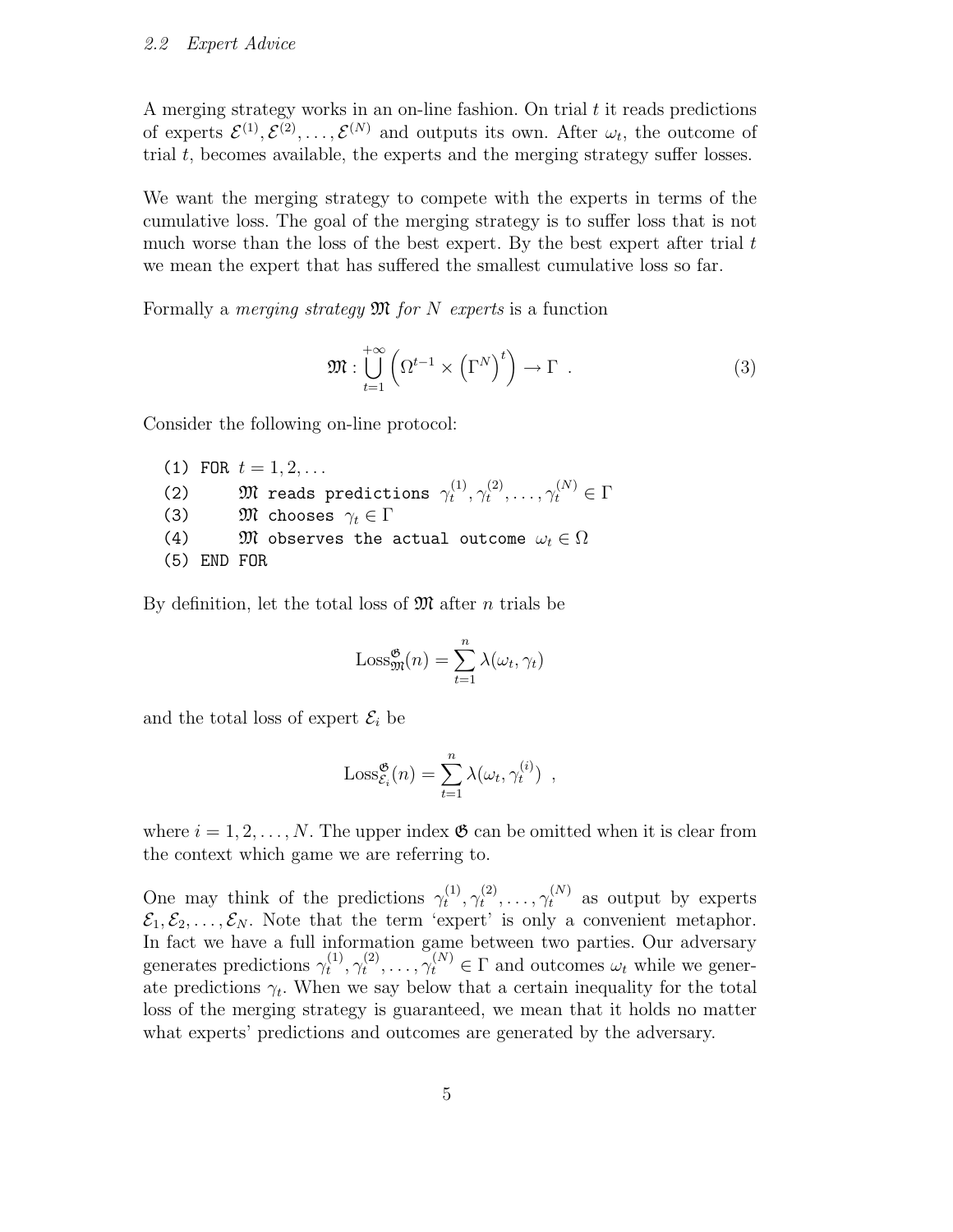



Fig. 1. The square-loss game



Fig. 2. The absolute-loss game



Fig. 3. The simple prediction game

Fig. 4. The logarithmic game

2.3 Geometric Interpretation of a Game

Take a game  $\mathfrak{G} = \langle \Omega, \Gamma, \lambda \rangle$  such that  $\Omega = {\omega^{(0)}, \omega^{(1)}, \dots, \omega^{(M-1)}}$  and  $|\Omega| =$ M. The following important definition goes back to [4,5].

**Definition 1** An M-tuple  $(s_0, s_1, \ldots, s_{M-1}) \in [0, +\infty]^M$  is a superprediction if there is  $\gamma \in \Gamma$  such that the inequalities  $\lambda(\omega^{(i)}, \gamma) \leq s_i$  hold for every  $i = 0, 1, 2, \ldots, M - 1.$ 

The set of superpredictions  $S$  is an important object characterising the game. Figures 1–4 show the sets of superpredictions for the sample binary games defined in Subsection 2.1.

#### 2.4 Mixability

In this subsection we formulate the result concerning prediction with expert advice for the so called mixable games. It will not be used in our proofs, but it is important for the motivation.

Take a game  $\mathfrak{G} = \langle \Omega, \Gamma, \lambda \rangle$  such that  $\Omega = {\omega^{(0)}, \omega^{(1)}, \dots, \omega^{(M-1)}}$  and  $|\Omega| =$ M. Let  $S \subseteq [0, +\infty]^M$  be its set of superpredictions. Take  $a \beta \in (0, 1)$  and consider the homeomorphism  $\mathfrak{B}_{\beta} : [0, +\infty]^M \to [0, 1]^M$  specified by the formula  $\mathfrak{B}_{\beta}((x_0, x_1, \ldots, x_{M-1})) = (\beta^{x_0}, \beta^{x_1}, \ldots, \beta^{x_{M-1}}).$  We can now give the following definition (after [4,5]).

**Definition 2** We say that  $\mathfrak{G}$  is  $\beta$ -mixable, where  $\beta \in (0,1)$ , if the set  $\mathfrak{B}_{\beta}(S)$ is convex. If  $\mathfrak{G}$  is  $\beta$ -mixable for some  $\beta \in (0,1)$ , we say that it is mixable.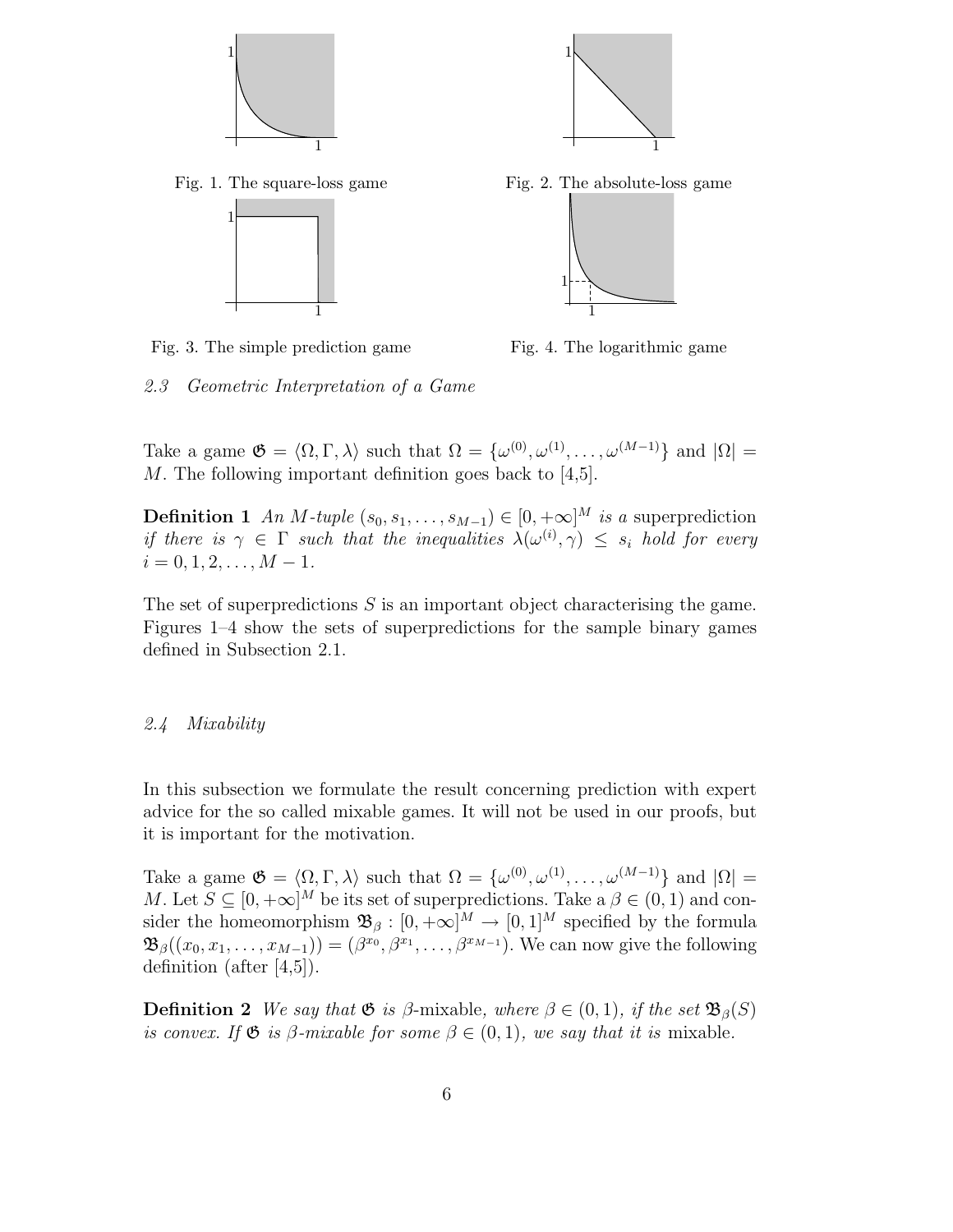For mixable games and only for them we can predict as well as the best expert up to an additive constant; the result can be achieved by a merging strategy following the Aggregating Algorithm  $(AA)^1$ .

**Proposition 3** ([4,5]) For every game  $\mathfrak{G} = \langle \Omega, \Gamma, \lambda \rangle$ 

(i) if  $\mathfrak G$  is β-mixable for some  $\beta \in (0,1)$ , then for every  $N = 1, 2, \ldots$  and for every merging strategy  $\mathfrak{M}$  for N experts that follows the Aggregating Algorithm, the bound

$$
\text{Loss}_{\mathfrak{M}}(n) \leq \text{Loss}_{\mathcal{E}^{(i)}}(n) + \frac{\ln N}{\ln(1/\beta)}
$$

is guaranteed for all  $n = 1, 2, \ldots$  and all  $i = 1, 2, \ldots, N$ ;

(ii) if there is a merging strategy  $\mathfrak M$  for two experts and a positive constant a such that the inequality

$$
\text{Loss}_{\mathfrak{M}}(n) \leq \text{Loss}_{\mathcal{E}^{(i)}}(n) + a
$$

is guaranteed for all  $n = 1, 2, \ldots$  and  $i = 1, 2$ , then  $\mathfrak{G}$  is mixable.

If fact, the results concerning the AA hold for a wider class of games with infinite sets of outcomes  $\Omega$ . The AA can also be shown to be optimal: the constants it achieves in the upper bounds are optimal.

It can be easily shown directly that the square-loss and the logarithmic games are mixable while the absolute-loss and the simple prediction games are not. This is also implied by more general Lemmas 16 and 17 from Appendix A.

## 2.5 Convexity

Take a game  $\mathfrak{G} = \langle \Omega, \Gamma, \lambda \rangle$  such that  $\Omega = {\omega^{(0)}, \omega^{(1)}, \dots, \omega^{(M-1)}}$  and  $|\Omega| =$ M. Let  $S \subseteq [0, +\infty]^M$  be its set of superpredictions. Let us give the following geometrical definition.

**Definition 4** We say that  $\mathfrak{G}$  is convex if the finite part  $S \cap \mathbb{R}^M$  of its set of superpredictions S is convex.

**Remark 5** Suppose that  $\Gamma$  is a convex set. Then convexity of all the functions  $\lambda(\omega^{(i)}, \gamma)$ ,  $i = 0, 1, ..., M - 1$ , in the second argument implies convexity of the game. However the opposite is not true. Indeed, consider a binary game

 $\overline{1}$  The Aggregating Algorithm as well as the Weak Aggregating Algorithm introduced in this paper leave some flexibility in the choice of the actual predictions; that is the reason why we do not call them merging strategies in the strict sense.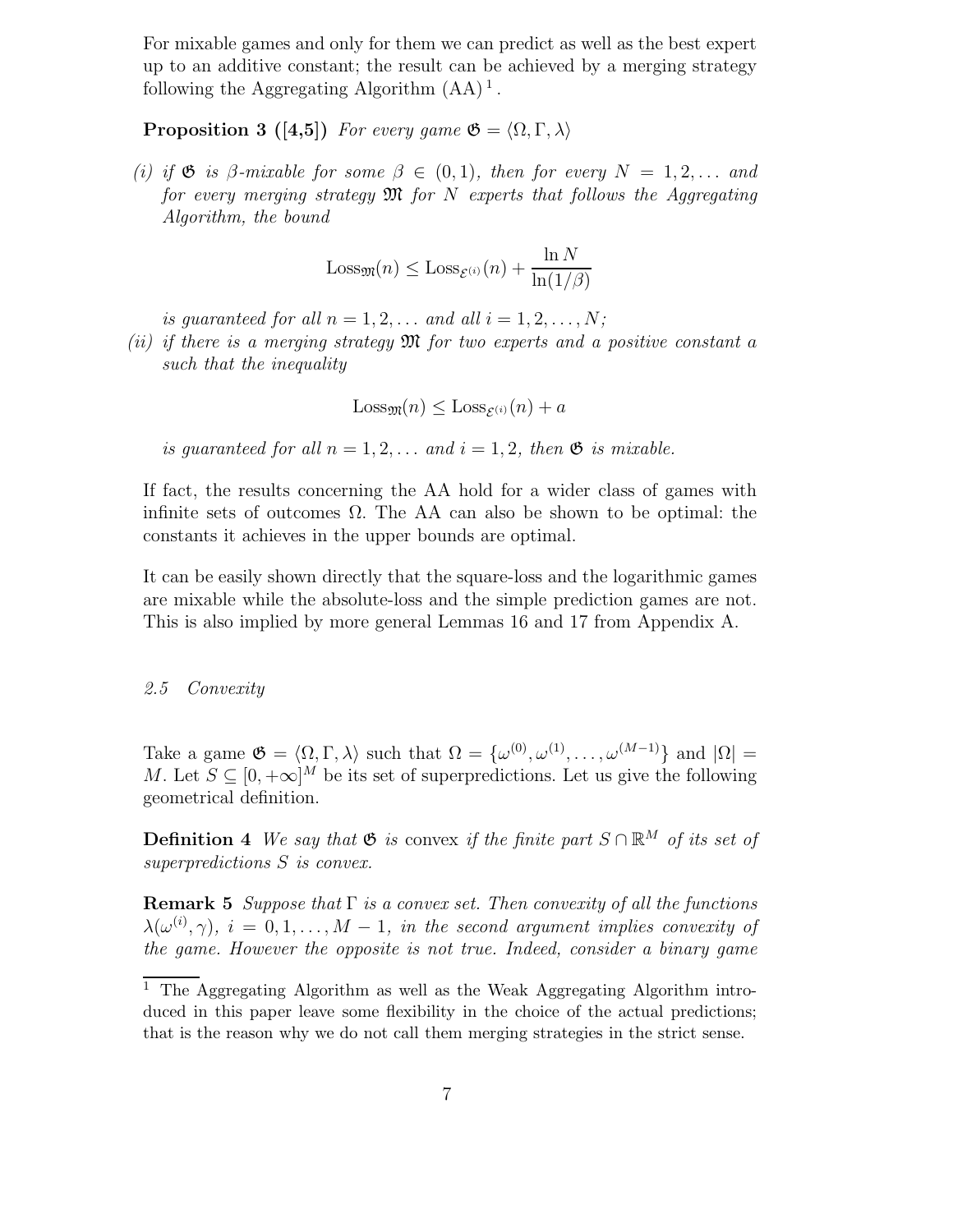

Fig. 5. The loss  $\lambda(\omega^{(0)}, \gamma)$  for the example from Remark 5

Fig. 6. The loss  $\lambda(\omega^{(1)}, \gamma)$  for the example from Remark 5

2 3

1 3 1

1

1 2

with  $\Gamma = [0, 1]$  and the loss function specified by Figures 5 and 6. Its set of superpredictions coincides with that of the absolute-loss game (Figure 2), but its loss function is not convex in the second argument.

All mixable games are convex, while the opposite is not true. For example, the absolute-loss game is convex but not mixable. A discussion of convexity and mixability and more examples can be found in Appendix A. The simple prediction game provides an example of a non-convex game.

## 3 Weak Mixability

For non-mixable games it is not possible to predict as well as the best expert up to an additive constant. Let us relax this requirement and ask whether it is possible to predict as well as the best expert up to a larger term.

In the worst case, loss grows linearly in the length of the sequence. Therefore all terms of slower growth can be considered small as compared to loss. This motivates the following definition.

**Definition 6** A game  $\mathfrak{G}$  is weakly mixable if there is a merging strategy  $\mathfrak{M}$ for two experts and a function  $f : \mathbb{N} \to \mathbb{R}$  (here  $\mathbb{N} = \{1, 2, ...\}$  is the set of positive integers) such that  $f(n) = o(n)$  as  $n \to +\infty$  and the bound

$$
\text{Loss}_{\mathfrak{M}}^{\mathfrak{G}}(n) \le \text{Loss}_{\mathcal{E}^{(i)}}^{\mathfrak{G}}(n) + f(n)
$$
 (4)

is guaranteed for every  $n = 1, 2, \ldots$  and  $i = 1, 2$ .

We can give an equivalent definition requiring that for every  $N = 1, 2, 3, \ldots$ there is a merging strategy  $\mathfrak{M}$  for N experts such that the inequality

$$
\text{Loss}_{\mathfrak{M}}^{\mathfrak{G}}(n) \le \text{Loss}_{\mathcal{E}^{(i)}}^{\mathfrak{G}}(n) + f(n) \ln N \tag{5}
$$

is guaranteed for all  $n = 1, 2, \ldots$  and for  $i = 1, 2, \ldots, N$ .

Indeed, a strategy merging two experts can be turned into a strategy merging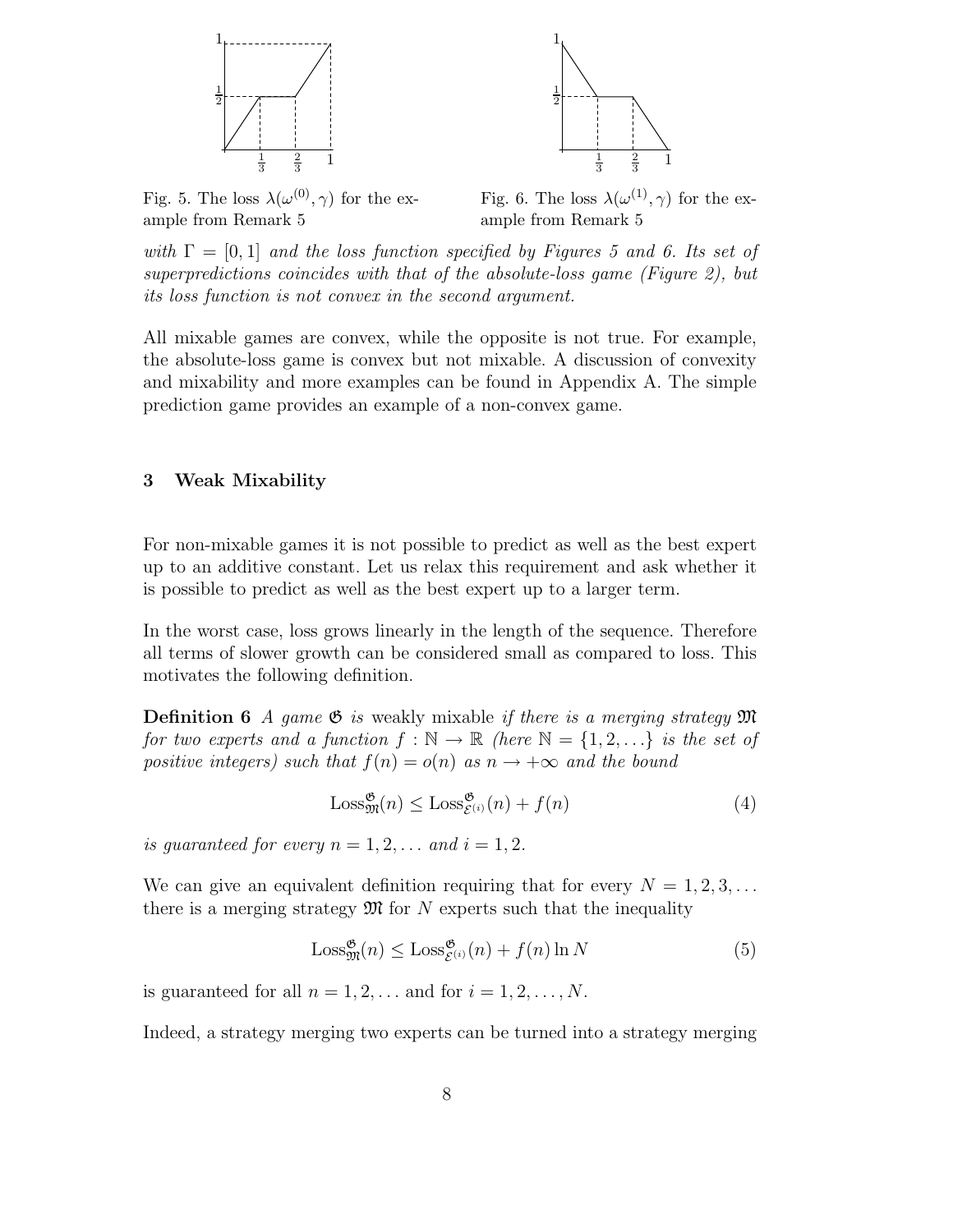N experts by means of the following trick. Let us split the pool of experts into pairs and merge the two experts' predictions inside each pair. Then we can iterate the procedure until we merge all experts' predictions into one. (Note that functions  $f(n)$  in the two definitions are different because iterative merging incurs overheads.)

In fact, we shall obtain stronger bounds below. The extra term in the upper bound for the Weak Aggregating Algorithm grows in N as  $O(\sqrt{\ln N})$  (see Corollary 14).

The following theorem is the main result of the paper.

**Theorem 7** A game  $\mathfrak{G} = \langle \Omega, \Gamma, \lambda \rangle$  is weakly mixable if and only if it is convex, *i.e.*, the finite part  $S \cap \mathbb{R}^M$  of the set of superpredictions S is convex.

Examples of weakly mixable games are the logarithmic and the square-loss game, which are also mixable, and the absolute-loss game, which is not mixable. The simple prediction game is not weakly mixable.

The rest of the paper contains the proof of the theorem. The 'only if' part follows from Theorem 9 that is formulated in Section 4 and proved in Appendix B.

The 'if' splits into two parts, for bounded and for unbounded games. The 'if' part for bounded games follows from [6]. In Section 5 we shall give an alternative derivation, which achieves a slightly better value of the constant C in the additive term  $C\sqrt{n}$ . The unbounded case is described in Section 6.

**Remark 8** Let us allow (within this remark)  $\lambda$  to assume negative values; they can be interpreted as 'gain' or 'reward'. If  $\lambda$  assumes the value  $-\infty$ , the expression for the total loss may include the sum  $(-\infty) + (+\infty)$ , which is undefined. In order to avoid this ambiguity, it is natural to prohibit  $\lambda$  to take the value  $-\infty$ . Since  $\lambda$  is assumed to be continuous and  $\Gamma$  compact, this implies that  $\lambda$  is bounded from below, i.e., there is  $a > -\infty$  such that  $\lambda(\omega, \gamma) > a$  for all values of  $\omega$  and  $\gamma$ .

Consider another game with the loss function  $\lambda'(\omega, \gamma) = \lambda(\omega, \gamma) - a$ , which is nonnegative. A merging strategy working with nonnegative loss functions can be easily adapted to work with the original game: let the learner just imagine that it is playing the game with  $\lambda'$ . The losses w.r.t. the two games on a string  $\omega_1\omega_2 \ldots \omega_n$  will differ by the term an and the upper bounds of the type (4) will be preserved. On the other hand, the sets of superpredictions for the two games will differ by a shift, which preserves convexity. Therefore Theorem 7 remains true for games with loss functions bounded from below.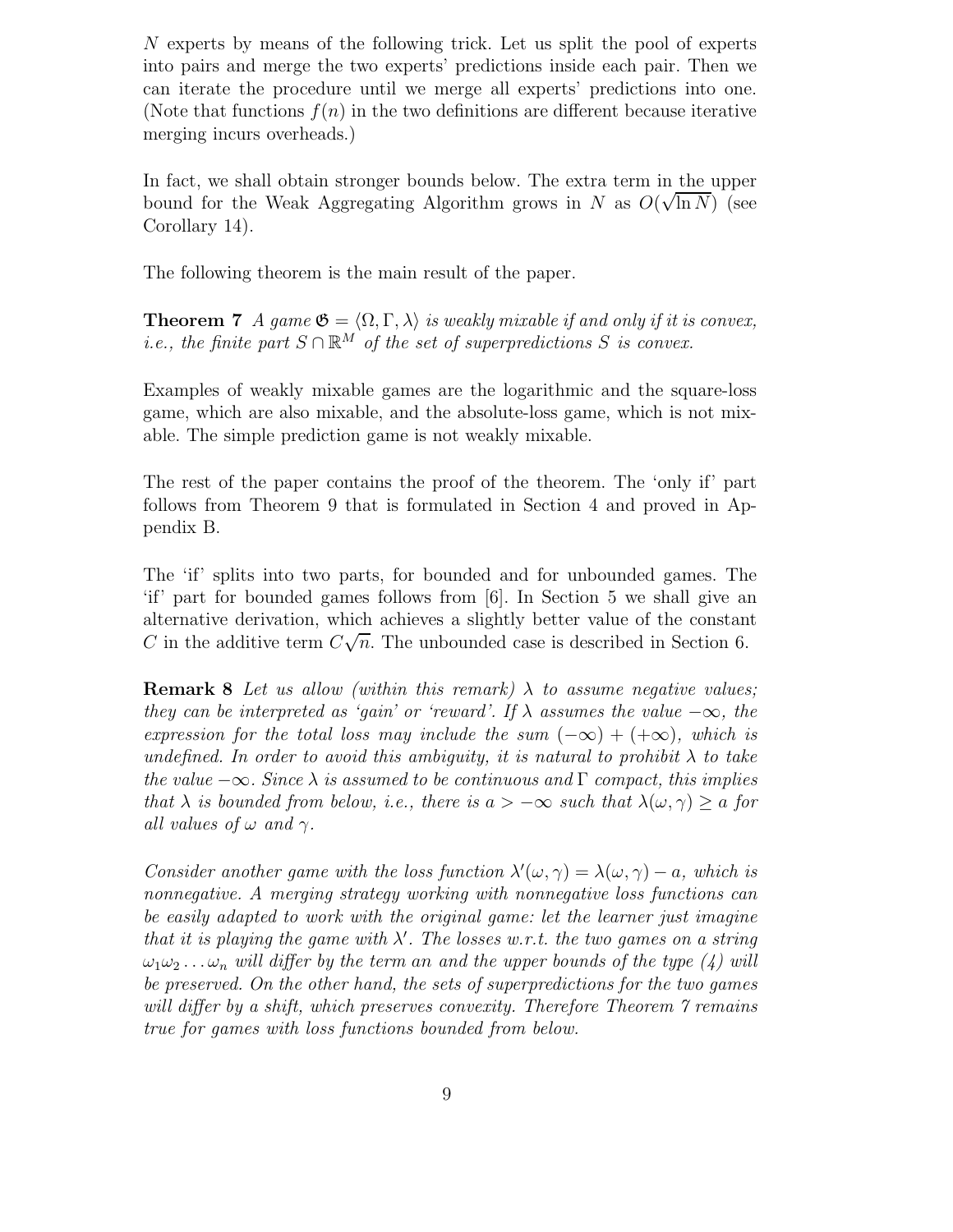# 4 'Only If' Part

We shall derive a statement that is, in fact, slightly stronger than required by Theorem 7.

**Theorem 9** If a game  $\mathfrak{G} = \langle \Omega, \Gamma, \lambda \rangle$ ,  $|\Omega| = M < +\infty$ , has the set of superpredictions S such that its finite part  $S \cap \mathbb{R}^M$  is not convex, then there are sequences of experts' predictions  $\gamma_t^{(1)} \in \Gamma$  and  $\gamma_t^{(2)} \in \Gamma$ ,  $t = 1, 2, ...,$  and a constant  $\theta > 0$  such that for any merging strategy  $\mathfrak S$  for two experts there is a sequence  $\omega_t \in \Omega$ ,  $t = 1, 2, \ldots$ , such that

$$
\max_{i=1,2} \left( \text{Loss}_{\mathfrak{S}}^{\mathfrak{G}}(n) - \text{Loss}_{\mathcal{E}_i}^{\mathfrak{G}}(n) \right) \ge \theta n \tag{6}
$$

for all positive integers n.

For the proof see Appendix B.

# 5 'If' Part for Bounded Games

# 5.1 Weak Aggregating Algorithm

In this subsection we introduce the Weak Aggregating Algorithm (WAA). Let  $\mathfrak{G} = \langle \Omega, \Gamma, \lambda \rangle$  be a game such that  $|\Omega| = M < +\infty$  and let N be the number of experts. Let  $\Omega = {\omega^{(0)}, \omega^{(1)}, \ldots, \omega^{(M-1)}}$ . Although the WAA can be applied to any game, the performance results we shall obtain hold only for bounded games, so one may assume that  $\mathfrak{G}$  is bounded.

We describe the WAA using pseudo-code. The WAA accepts  $N$  initial normalised weights  $q_1, q_2, \ldots, q_N \in [0, 1]$  such that  $\sum_{i=1}^N q_i = 1$  and a positive number  $c$  as parameters. The role of  $c$  is similar to that of the learning rate in the theory of prediction with expert advice. Let  $\beta_t = e^{-c/\sqrt{t}}, t = 1, 2, ...$ 

(1) 
$$
l_1^{(i)} := 0, \quad i = 1, 2, ..., N
$$
  
\n(2) FOR  $t = 1, 2, ...$   
\n(3)  $w_t^{(i)} := q_i \beta_t^{l_i^{(i)}}, \quad i = 1, 2, ..., N$   
\n(4)  $p_t^{(i)} := \frac{w_t^{(i)}}{\sum_{j=1}^N w_t^{(j)}}, \quad i = 1, 2, ..., N$   
\n(5) read experts' predictions  $\gamma_t^{(1)}, \gamma_t^{(2)}, ..., \gamma_t^{(N)}$   
\n(6)  $g_k := \sum_{j=1}^N \lambda \left( \omega^{(k)}, \gamma_t^{(j)} \right) p_t^{(j)}, \quad k = 0, 1, ..., M - 1$ 

(7) output  $\gamma_t \in \Gamma$  such that  $\lambda(\omega^{(k)}, \gamma_t) \leq g_k$  for all  $k = 0, 1, \ldots, M - 1$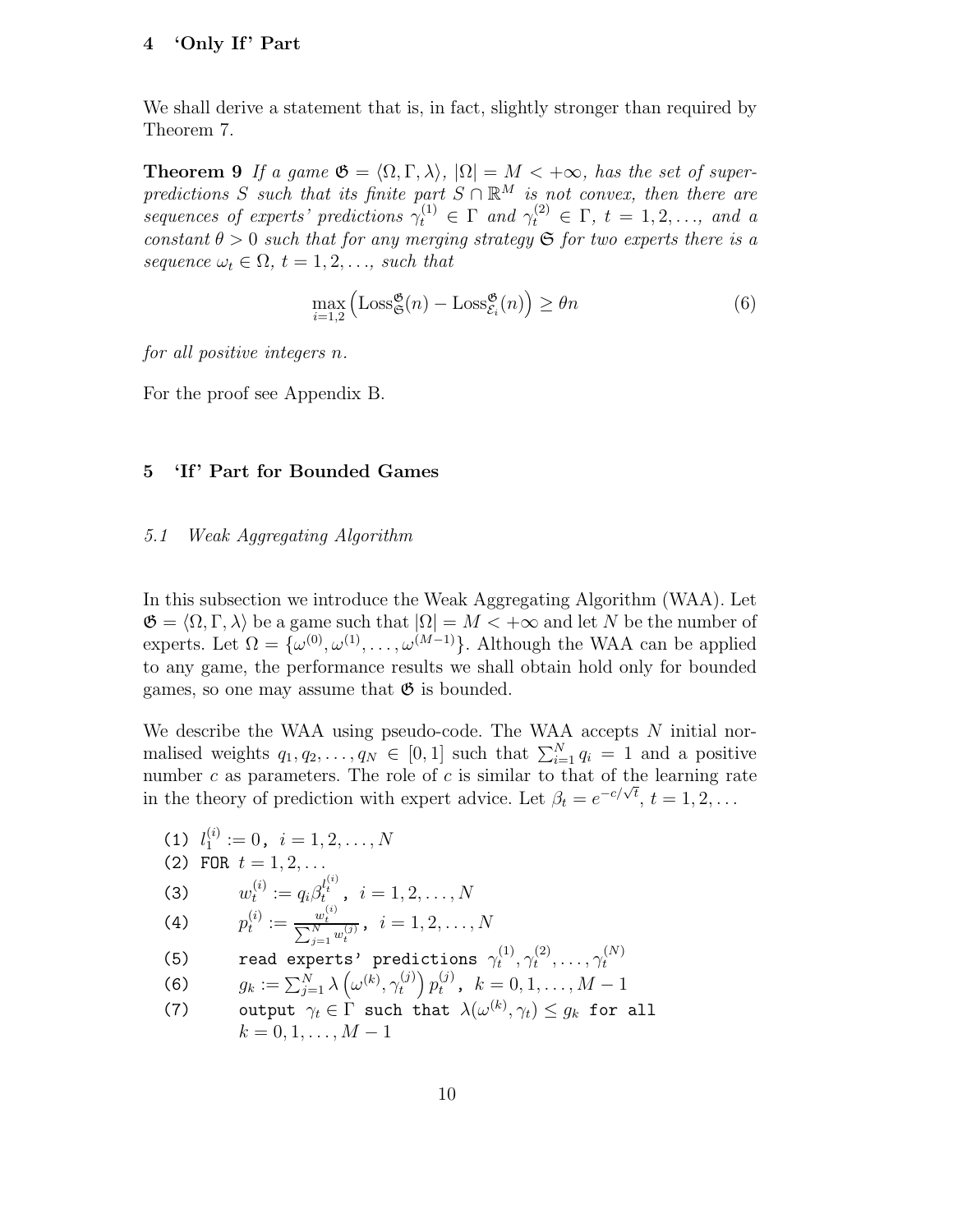(8) observe  $\omega_t$  $(9)$  $\mathcal{U}_{t+1}^{(i)}:=l_t^{(i)}+\lambda\left(\omega_t,\gamma_t^{(i)}\right)$  $\left( \begin{smallmatrix} (i)\ t\end{smallmatrix} \right)$  ,  $\; i=1,2,\ldots,N$ (10) END FOR

The variable  $l_t^{(i)}$  $t_i^{(i)}$  stores the loss of the *i*-th expert  $\mathcal{E}^{(i)}$ , i.e., after trial t we have  $l_{t+1}^{(i)} = \text{Loss}_{\mathcal{E}^{(i)}}^{\mathfrak{G}}(t)$ . The values  $w_t^{(i)}$  are weights assigned to the experts during the work of the algorithm; they depend on the loss suffered by the experts and the initial weights  $q_i$ . The values  $p_t^{(i)}$  are obtained by normalising  $w_t^{(i)}$  $t^{(i)}$ . Note that from the computational point of view it is sufficient to have only one set of variables  $p^{(i)}$ ,  $i = 1, 2, ..., N$ , one set of variables  $w^{(i)}$ ,  $i = 1, 2, ..., N$ , and one set of variables  $l^{(i)}$ ,  $i = 1, 2, ..., N$  to save memory. The subscript t has been added in order to simplify referring to these variables in the proofs below.

This algorithm is applicable if the set of superpredictions S has a convex finite part  $S \cap \mathbb{R}^M$ . If this is the case, then the point  $(g_0, g_1, \ldots, g_{M-1})$  belongs to S and thus  $\gamma_t$  can be found on step (7). The choice of  $\gamma_t$  is not necessarily unique.

**Remark 10** Suppose that  $\Gamma$  is a convex set and the functions  $\lambda(\omega, \gamma)$  are convex in the second argument for all  $\omega \in \Omega$  (cf. Remark 5). Then on step (7) we can take  $\gamma_t = \sum_{j=1}^N p_t^{(j)} \gamma_t^{(j)}$  $t_t^{(j)}$  (note that it is not necessarily the only possible solution).

For bounded games the following lemma holds.

**Lemma 11** For every  $L > 0$ , every game  $\mathfrak{G} = \langle \Omega, \Gamma, \lambda \rangle$  such that  $|\Omega| < +\infty$ and  $\lambda(\omega, \gamma) \leq L$  for all  $\omega \in \Omega$  and  $\gamma \in \Gamma$  and every  $N = 1, 2, \ldots$ , for every merging strategy  $\mathfrak M$  for N experts that follows the WAA with initial weights  $q_1, q_2, \ldots, q_N \in [0,1]$  such that  $\sum_{i=1}^N q_i = 1$  and  $c > 0$  the bound

$$
\text{Loss}_{\mathfrak{M}}(n) \le \text{Loss}_{\mathcal{E}^{(i)}}(n) + \left(cL^2 + \frac{1}{c}\ln\frac{1}{q_i}\right)\sqrt{n} \tag{7}
$$

is guaranteed for every  $n = 1, 2, \ldots$  and every  $i = 1, 2, \ldots, N$ .

The proof of Lemma 11 is given in Appendix C.

**Remark 12** It is easy to see that the result of Lemma 11 will still hold for a countable pool of experts  $\mathcal{E}_1, \mathcal{E}_2, \ldots$  We take weights  $\sum_{i=1}^{+\infty} q_i = 1$ ; the sums in lines  $(4)$  and  $(6)$  from the definition of the WAA become infinite but they clearly converge. The point  $(g_0, g_1, \ldots, g_{M-1})$  clearly belong to S because S is closed (in fact, convexity is sufficient here; a convex combination of countably many points still belongs to their convex closure; see e.g., Theorem 2.4.1 in  $(8)$ .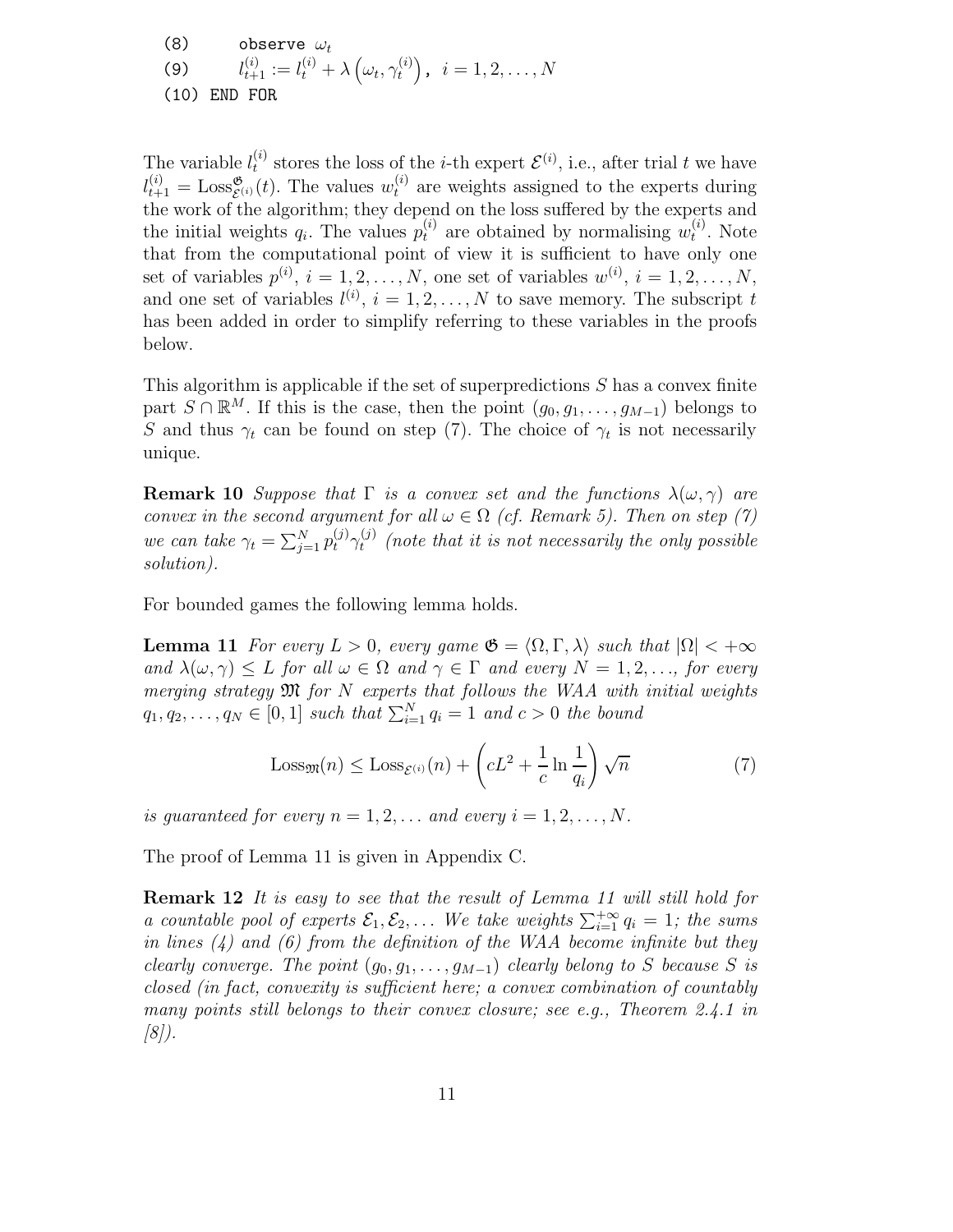Remark 13 The WAA belongs to the class of merging strategies that on each step produce a distribution  $p_t^{(1)}$  $\stackrel{(1)}{t},p_t^{(2)}$  $t^{(2)}, \ldots, p_t^{(N)}$  and suffer loss bounded by the weighted sum of experts' losses  $\sum_{i=1}^{N} \lambda(\omega_t, \gamma_t^{(i)})$  $\binom{i}{t}p_t^{(i)}$  $t<sup>i<sub>t</sub></sup>$ . This means that WAA can be applied to every bounded game in the following randomised fashion. Let us choose one expert from the pool randomly according to this distribution and output the prediction of that expert. Our expected loss on each step will be bounded by the same weighted sum. Therefore (7) will hold with the left-hand side replaced by  $\mathbf{E}$  Loss<sub>m</sub>(n), where the expectation  $\mathbf{E}$  is taken w.r.t. the internal randomisation. Note that the convexity requirement becomes unnecessary; introducing the randomisation has essentially the same effect as taking the convex hull of the set of superpredictions.

Let us take equal initial weights  $q_1 = q_2 = \ldots = q_N = 1/N$  in the WAA. The additive term then reduces to  $(cL^2 + (\ln N)/c)\sqrt{n}$ . When  $c = \sqrt{\ln N}/L$ , this expression reaches its minimum. We get the following corollary.

Corollary 14 Under the conditions of Lemma 11, there is a merging strategy M such that the bound

$$
Loss_{\mathfrak{M}}(n) \le Loss_{\mathcal{E}^{(i)}}(n) + 2L\sqrt{n \ln N}
$$

is guaranteed.

# 6 'If ' Part for Unbounded Games

#### 6.1 Counterexample

The WAA can be applied even in the case of an unbounded game; indeed, the only requirement is that the finite part of the set of superpredictions  $S$  is convex. However we cannot guarantee that a reasonable upper bound on the loss of a strategy that uses it will exist. The same applies to any strategy that uses a linear combination in the same fashion as WAA.

Indeed, consider a game with an unbounded loss function  $\lambda$ . Let  $\omega_0$  be such that the function  $\lambda(\omega_0, \gamma)$  attains arbitrary large values.

Suppose that there are two experts  $\mathcal{E}_1$  and  $\mathcal{E}_2$  and on some trial they are ascribed weights  $p^{(1)}$  and  $p^{(2)}$  such that  $p^{(2)} > 0$ . Suppose that  $\mathcal{E}_1$  outputs  $\gamma^{(1)}$ such that  $\lambda(\omega_0, \gamma^{(1)}) < +\infty$  (see Figure 7 for a two-dimensional illustration). The upper estimate on the loss of the merging strategy in the case when the outcome  $\omega_0$  occurs is

$$
g_0 = p^{(1)} \lambda(\omega_0, \gamma^{(1)}) + p^{(2)} \lambda(\omega_0, \gamma^{(2)}) ,
$$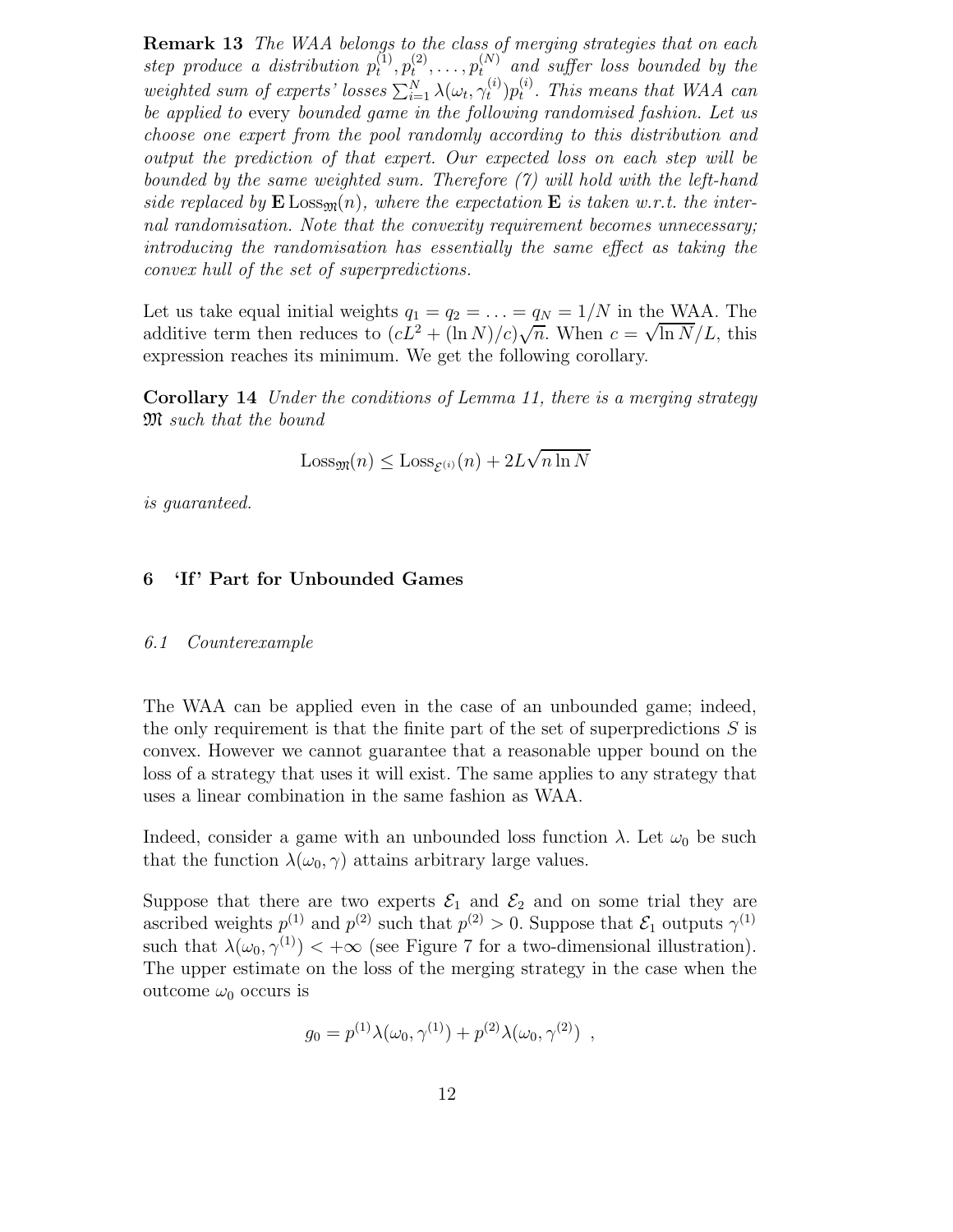

Fig. 7. A counterexample for unbounded games in dimension 2.

where  $\gamma^{(2)}$  is the prediction output by  $\mathcal{E}_2$ . Let us vary  $\gamma^{(2)}$ . The weights depend on the previous behaviour of the experts and they cannot be changed. If  $\lambda(\omega_0, \gamma^{(2)})$  tends to infinity, then  $g_0$  tends to infinity and therefore the difference  $g_0 - \lambda(\omega_0, \gamma^{(1)})$  tends to infinity. Thus the learner cannot compete with the first expert.

This example shows that the WAA cannot be straightforwardly generalised to unbounded games. It needs to be altered.

#### 6.2 Approximating Unbounded Games with Bounded

The following lemma allows us to 'cut off' the infinity at a small cost.

**Lemma 15** Let  $\mathfrak{G} = \langle \Omega, \Gamma, \lambda \rangle$  be a game such that  $|\Omega| < +\infty$ . Then for every  $\varepsilon > 0$  there is  $L_{\varepsilon} > 0$  with the following property. For every  $\gamma \in \Gamma$  there is  $\gamma^* \in \Gamma$  such that  $\lambda(\omega, \gamma^*) \leq L_{\varepsilon}$  and  $\lambda(\omega, \gamma^*) \leq \lambda(\omega, \gamma) + \varepsilon$  for all  $\omega \in \Omega$ .

The proof of Lemma 15 is given in Appendix D.

In the case of two outcomes  $|\Omega| = 2$  obtaining  $L_{\varepsilon}$  is particularly straightforward. See Figure 8, where

$$
C = \inf_{\gamma \in \Gamma} \lambda(\omega^{(0)}, \gamma) \text{ and } D = \inf_{\gamma \in \Gamma} \lambda(\omega^{(1)}, \gamma) ;
$$

we can take  $L_{\varepsilon} = \max(L_0, L_1)$ . If  $\gamma$  is such that the point  $(\lambda(\omega^{(0)}, \gamma), \lambda(\omega^{(1)}, \gamma))$ falls into the area to the right of the straight line  $x = L_0$ , we can take  $\gamma^*$  such that  $(\lambda(\omega^{(0)}, \gamma^*), \lambda(\omega^{(1)}, \gamma^*)) = (L_0, D + \varepsilon).$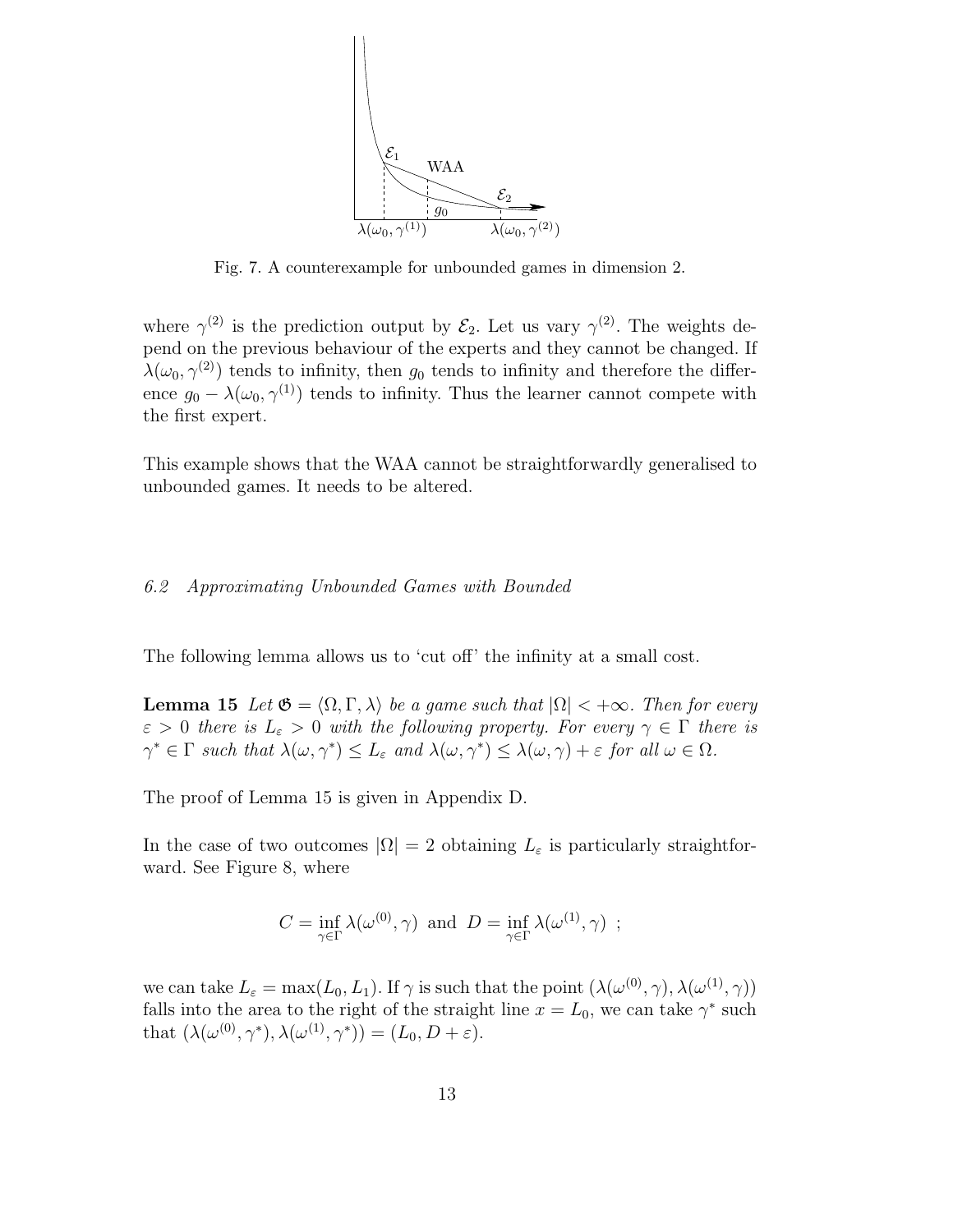

Fig. 8. Obtaining  $L_{\varepsilon}$  in the case of two outcomes.



Fig. 9. The sequences of  $N_k$ ,  $M_k$ , and  $\varepsilon_k$ .

#### 6.3 Merging Experts in the Unbounded Case

Consider an unbounded game  $\mathfrak{G} = \langle \Omega, \Gamma, \lambda \rangle$  and N experts  $\mathcal{E}_1, \mathcal{E}_2, \ldots, \mathcal{E}_N$ . Fix some  $\varepsilon > 0$ . Let  $L_{\varepsilon}$  be as above. After obtaining experts' predictions  $\gamma_t^{(1)}$  $\overset{(1)}{t},\gamma_t^{(2)}$  $\gamma_t^{(2)}, \ldots, \gamma_t^{(N)}$  we can find  $\gamma_t^{(1)*}, \gamma_t^{(2)*}, \ldots, \gamma_t^{(N)*}$  as in Lemma 15 and then apply the results from the bounded case to them. By proceeding in this fashion, a strategy M suffers loss such that

$$
\text{Loss}_{\mathfrak{M}}^{\mathfrak{G}}(n) \le \text{Loss}_{\mathcal{E}^{(i)}}^{\mathfrak{G}}(n) + C_{\varepsilon}\sqrt{n} + \varepsilon n \tag{8}
$$

for all  $i = 1, 2, ..., N$  and  $\omega_1, \omega_2, ..., \omega_n \in \Omega$ ,  $n = 1, 2, ...,$  where  $C_{\varepsilon}$  $2L_{\varepsilon}^2$  $\sqrt{\ln N}$  (we are applying WAA with equal weights).

This inequality does not allow us to prove Theorem 7. In order to achieve an extra term of the order  $o(n)$  we shall vary  $\varepsilon$ .

Take a strictly increasing sequence of integers  $N_k$ ,  $k = 1, 2, \ldots$ , and a sequence  $\varepsilon_k > 0, k = 0, 1, 2, \ldots$  Consider the merging strategy  $\mathfrak{M}$  defined as follows. The strategy first takes  $\varepsilon_0$  and merges the experts' predictions using the WAA and  $\varepsilon_0$  in the fashion described above. This continues while n, the length of the sequence of outcomes, is less than or equal to  $N_1$ . Then the strategy switches to  $\varepsilon_1$  and applies the WAA and  $\varepsilon_1$  until n exceeds  $N_2$  etc (see Figure 9). Note that each time *n* passes through a limit  $N_i$ , the current invocation of the WAA terminates and a completely new invocation of the WAA starts working. It does not have to inherit anything from previous invocations.

In Appendix E we show how to choose the sequences  $\varepsilon_k$  and  $N_k$  in such a way as to achieve the desired extra term of the order  $o(n)$ .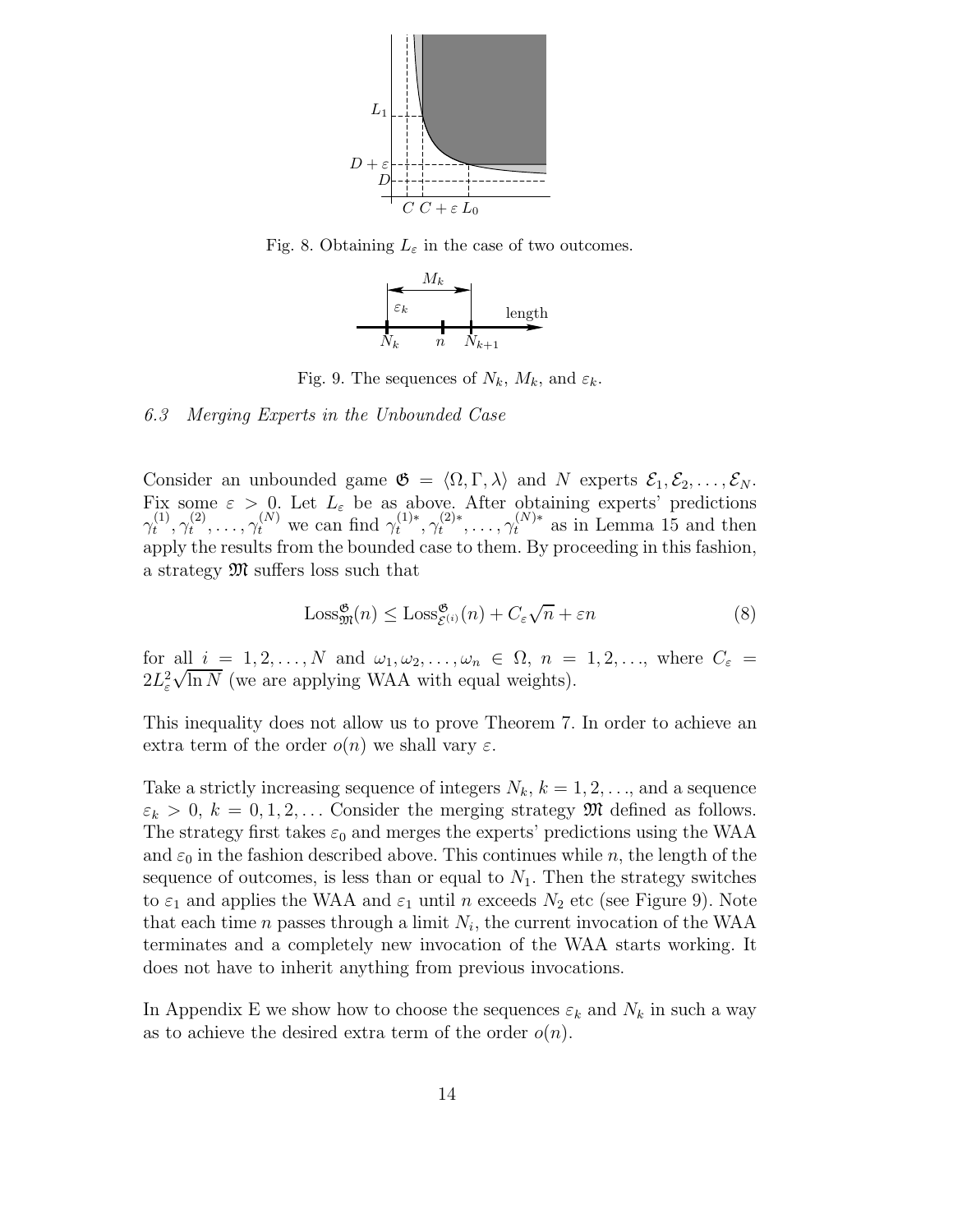# 7 Computability Issues

Since the results of this paper are proved constructively, they can be restated in a constructive fashion.

Let us require in Definition 6 that  $\mathfrak{M}$  is computable. The experts do not have to be computable in any sense because in our analysis the merging strategy has no access to their internal 'machinery'. The merging strategy simply receives experts' predictions as inputs. Note that we can choose computable sequences  $\gamma_t^{(1)}$  and  $\gamma_t^{(2)}$  $t^{(2)}$  in Theorem 9 though. The sequence  $\omega_n$  can be generated effectively if  $\mathfrak{M}$  is computable.

In order for the merging strategies constructed in the proof of Theorem 7 to be computable, we need to impose computability restrictions on games. We require the loss function to be computable so that the operations we need to do become possible.

We need to be able do the following. First we need to compute the values of λ. Secondly in order to perform step (7) of the WAA we need to be able to solve systems of inequalities of the type

$$
\lambda(\omega^{(0)}, \gamma) \leq t_0 ,
$$
  
\n
$$
\lambda(\omega^{(1)}, \gamma) \leq t_1 ,
$$
  
\n...  
\n
$$
\lambda(\omega^{(M-1)}, \gamma) \leq t_{M-1}
$$

w.r.t.  $\gamma$ , where  $t_i = \sum_{j=1}^m p_j \lambda(\omega^{(i)}, \gamma_j)$  for some set of  $\gamma_j$  and weights  $p_j$  (i =  $0, 1, \ldots, M-1$  and  $j = 1, 2, \ldots, N$ . Note that we only encounter systems where the solution is known to exist. Thirdly for unbounded games we need to compute the values  $L_{\varepsilon}$  from Lemma 15. If we have the value of  $L_{\varepsilon}$ , we can find  $\gamma^*$  for every  $\gamma_0$  by solving the system of the aforementioned type with  $t_i = \min(\lambda(\omega^{(i)}, \gamma_0) + \varepsilon, L_{\varepsilon}), i = 0, 1, \ldots, M - 1.$ 

These requirements are quite natural and every reasonable loss function (e.g., specified by a reasonable analytical expression) should satisfy them.

Remark 10 simplifies our task if  $\Gamma$  is convex and  $\lambda$  convex in the second argument. We can then find  $\gamma_t$  on step (7) of the WAA by taking a convex combination on Γ.

Suppose that we have an oracle that can answer the questions of the types we have listed. Then both the WAA and the algorithm for unbounded functions we have constructed output the prediction on each step of the on-line protocol in  $O(MN)$  time modulo calls to the oracle.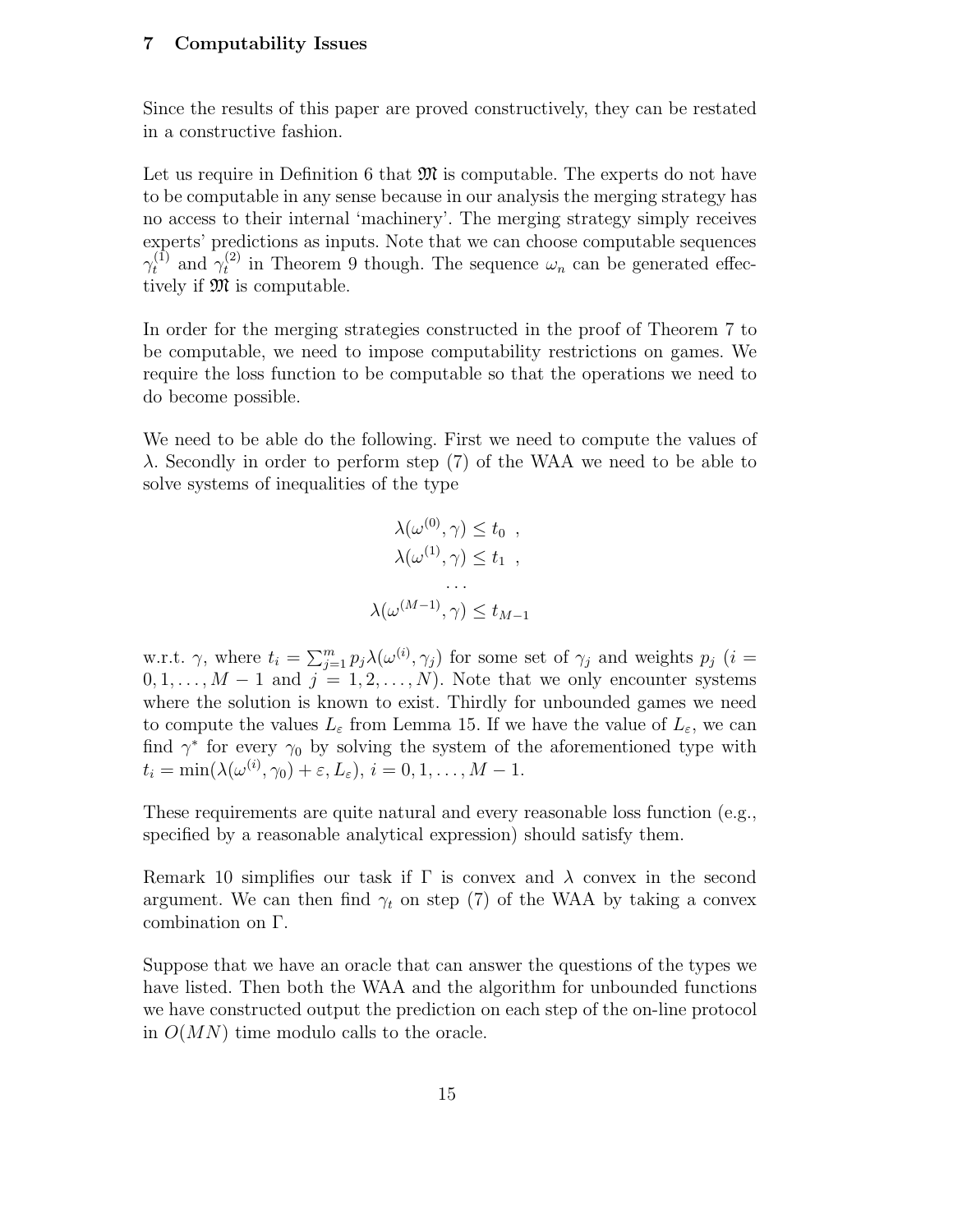## Appendix A. Convexity vs Mixability

In this appendix we show that convexity is a weaker requirement than mixability. All mixable games are convex, while the converse is not true. We shall give a geometrical proof and construct examples.

**Lemma 16** If a game  $\mathfrak{G} = \langle \Omega, \Gamma, \lambda \rangle$  such that  $\Omega = \{\omega^{(0)}, \omega^{(1)}, \ldots, \omega^{(M-1)}\}$  is mixable, then it is convex.

PROOF. We shall rely on a characterisation of convexity by means of support hyperplanes (see, e.g., Theorems 8 and 9 in [9]).

Take a point  $x_0 = \left(x_0^{(0)}\right)$  $\binom{0}{0}, x_0^{(1)}$  $\left( \begin{smallmatrix} (1) \ 0 \end{smallmatrix} \right), \ldots, x_0^{(M-1)} \Big) \in \mathbb{R}^M$  on the boundary  $\partial (S \cap \mathbb{R}^M)$ . Let  $\beta \in (0, 1)$  be such that  $\mathfrak{G}$  is  $\beta$ -mixable and hence  $\mathfrak{B}_{\beta}(S)$  is convex. Through the point  $\mathfrak{B}_{\beta}(x_0)$  there passes a support hyperplane to  $\mathfrak{B}_{\beta}(S)$ .

Because the set  $\mathfrak{B}_{\beta}(S)$  contains the whole parallelepiped with the diagonal from the origin to  $\mathfrak{B}_{\beta}(x_0)$ , the equation of the hyperplane can be written as  $\sum_{i=0}^{M-1} a_i u^{(i)} = 1$ , where  $a_i \geq 0$  for all  $i = 0, 1, ..., M-1$  (here  $u^{(i)}$  are the coordinates in  $\mathbb{R}^M$ ).

Therefore the set S lies 'above' the surface passing through  $x_0$  and specified by the equation  $\sum_{i=0}^{M-1} a_i \beta^{x^{(i)}} = 1$  (here  $x^{(i)}$  are the coordinates in  $\mathbb{R}^M$ ), where  $a_i \geq 0$  for all  $i = 0, 1, ..., M - 1$ . Since  $a\beta^x = \beta^{x + \log_\beta a}$ , this surface is a shift of either the surface  $\sum_{i=0}^{M-1} \beta^{x^{(i)}} = 1$  or a cylinder over a similar surface of lower dimension. Since the function  $\beta^x$  is concave, the sum  $\sum_{i=0}^{M-1} \beta^{x^{(i)}}$  is concave and the set  $\{(x^{(0)}, x^{(1)}, \ldots, x^{(M-1)}) \in \mathbb{R}^{M-1} \mid \beta^{x^{(i)}} \leq 1\}$  is convex. A support hyperplane passes through each point on the surface; thus we can draw a support hyperplane to  $S \cap \mathbb{R}^M$  through  $x_0$ .  $\Box$ 

We shall now construct binary examples differentiating convex games from mixable. We need the following lemma from [10] (it is in fact a restatement of results from [2]).

**Lemma 17** Let  $\mathfrak{G}$  be a binary game with the set of superpredictions S. Suppose that there are twice differentiable functions  $x, y : I \to \mathbb{R}$ , where  $I \subseteq \mathbb{R}$  is an open (perhaps infinite) interval, such that  $x' > 0$  and  $y' < 0$  on I and S is the closure of the set  $\{(u, v) \in \mathbb{R}^2 \mid \text{ there is } t \in I : x(t) \leq u \text{ and } y(t) \leq v\}$ w.r.t. the extended topology of  $[-\infty, +\infty]^2$ . Then, for every  $\beta \in (0,1)$ , the game  $\mathfrak G$  is  $\beta$ -mixable if and only if

$$
\ln \frac{1}{\beta} \le \frac{y''(t)x'(t) - x''(t)y'(t)}{x'(t)y'(t)(y'(t) - x'(t))}
$$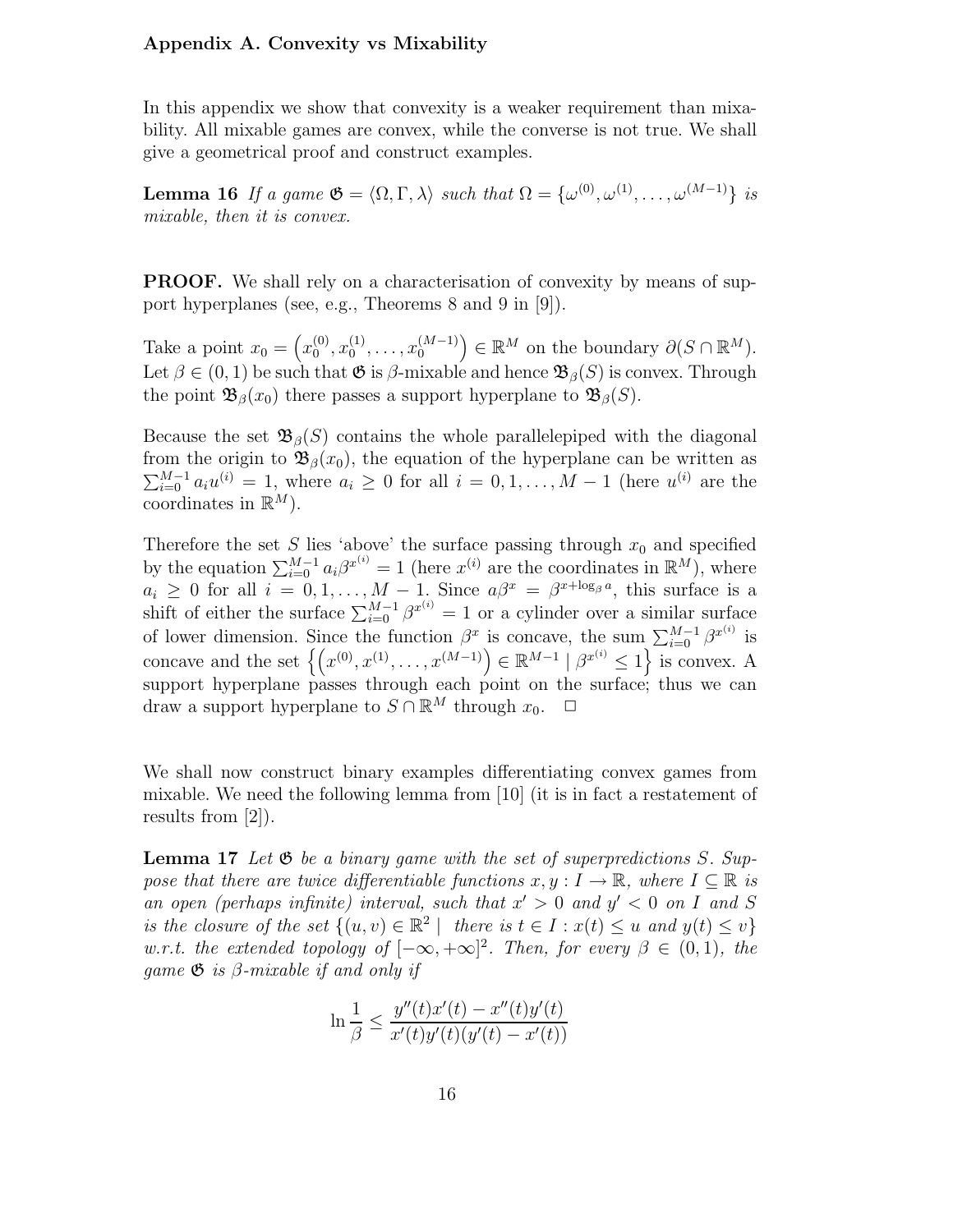holds for every  $t \in I$ . The game  $\mathfrak{G}$  is mixable if and only if the fraction  $(y''x'-x''y')/x'y'(y'-x')$  is separated from the zero, i.e., there is  $\varepsilon > 0$  such that

$$
\frac{y''x'-x''y'}{x'y'(y'-x')} \ge \varepsilon \tag{9}
$$

.

holds on I.

**PROOF.** Convexity of  $\mathfrak{B}_{\beta}(S)$  is equivalent to concavity of the function with the graph  $\{\mathfrak{B}_{\beta}(x(t), y(t)) \mid t \in I\}$ . Because the functions  $x(t)$  and  $y(t)$  are smooth, this curve is concave if and only if the inequality

$$
\frac{d^2\beta^{y(t)}}{d\left(\beta^{x(t)}\right)^2} \le 0
$$

holds on I. Differentiation yields

$$
\frac{d\beta^{y(t)}}{d\beta^{x(t)}} = \beta^{y(t)-x(t)} \frac{y'(t)}{x'(t)}
$$

and

$$
\frac{d^2\beta^{y(t)}}{d(\beta^{x(t)})^2} = \frac{\beta^{y(t)-2x(t)}}{\ln \beta \cdot (x'(t))^2} \left( (y'(t) - x'(t))y'(t) \ln \beta + \frac{y''(t)x'(t) - y'(t)x''(t)}{x'(t)} \right)
$$

The lemma follows.  $\Box$ 

Using this lemma, one can check that the square-loss and the logarithmic games are mixable, while the absolute-loss game is not.

If in the lemma  $x(t) = t$ , one can rewrite (9) as

$$
\frac{y''}{y'(y'-1)} \ge \varepsilon > 0.
$$

The convexity requirement reduces to  $y'' \geq 0$ . These formulae allow us to construct various examples of convex games that are not mixable.

If the second derivative of  $y(x)$  vanishes inside the interval (but  $y(x)$  does not become constant), then  $y(x)$  specifies the set of superpredictions of a nonmixable game.

The following group of examples shows that mixability can be violated 'at the infinity'. Let  $I = (0, +\infty)$  and  $y(x) = 1/x^m$ ,  $m > 0$ . We have

$$
\frac{y''}{y'(y'-1)} = \frac{(m+1)x^m}{m+x^{m+1}}
$$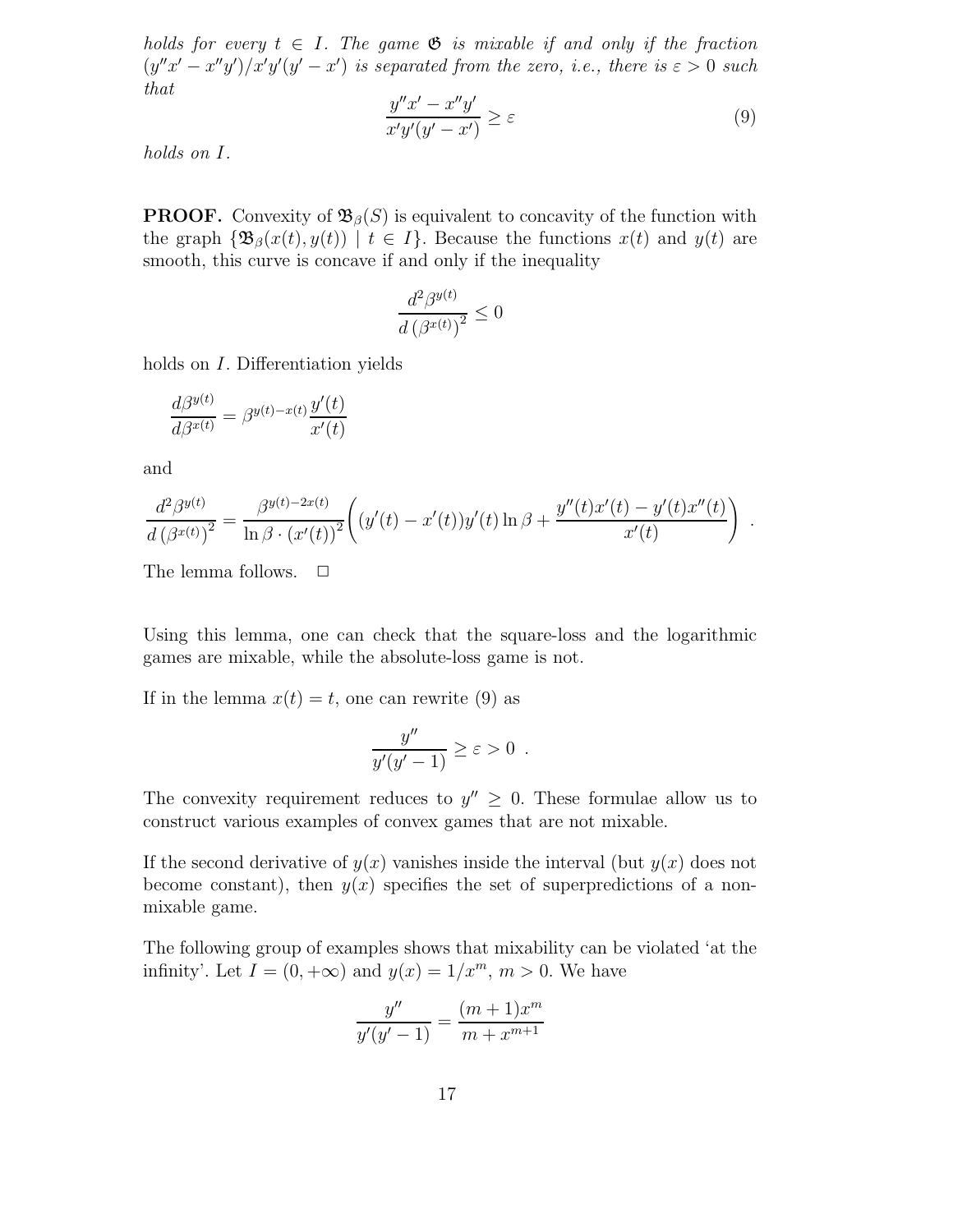and the fraction tends to 0 as  $x \to 0$  or  $x \to +\infty$ . Clearly all the games with the sets of superpredictions specified by such  $y(x)$  are convex and unbounded but not mixable. However if we cut off the ends of the interval and take  $I = (a, b)$ , where  $0 < a < b < +\infty$ , we get mixable games.

# Appendix B. Proof of the 'Only If' Part

# PROOF of Theorem 9.

We shall use the following simple vector notation. If  $X = (x_1, \ldots, x_n), Y =$  $(y_1, \ldots, y_n)$  and  $\alpha \in \mathbb{R}$ , then  $X + Y$  and  $\alpha X$  are defined in the natural way. By  $\langle X, Y \rangle$  we denote the scalar product  $\sum_{i=1}^{n} x_i y_i$ . Vector inequalities, e.g.,  $X \geq Y$ , hold if they hold component-wise. Note that the definition of the set of superpredictions S implies that if  $X \in S$  and  $Y \geq X$  than  $Y \in S$ .

For brevity we shall denote finite sequences by bold letters, e.g.,  $x = \omega_1...\omega_n \in$  $\Omega^n$ . Let  $|\mathbf{x}|$  be the length of  $\mathbf{x}$ , i.e., the total number of symbols in  $\mathbf{x}$ . We shall denote the number of elements equal to  $\omega^{(0)}$  in a sequence  $\bm{x}$  by  $\sharp_{0}\bm{x},$  the number of elements equal to  $\omega^{(1)}$  by  $\sharp_1 \mathbf{x}$  etc. It is easy to see that  $\sum_{i=0}^{M-1} \sharp_i \mathbf{x} = |\mathbf{x}|$  for every  $\boldsymbol{x} \in \Omega^*$ . The vector  $(\sharp_0 \boldsymbol{x}, \sharp_1 \boldsymbol{x}, \ldots, \sharp_{M-1} \boldsymbol{x})$  will be denoted by  $\sharp \boldsymbol{x}$ .

There are points  $B_1 = \left(b_1^{(0)}\right)$  $b_1^{(0)}, b_1^{(1)}, \ldots, b_1^{(M-1)}$  and  $B_2 = (b_2^{(0)})$  $b_2^{(0)}, b_2^{(1)}, \ldots, b_2^{(M-1)}$ such that  $B_1, B_2 \in S \cap \mathbb{R}^M$  but the segment  $[B_1, B_2]$  connecting them is not a subset of S. Let  $\alpha \in (0,1)$  be such that  $C = \alpha B_1 + (1-\alpha)B_2$  does not belong to S (see Figure 10). Since  $\lambda$  is continuous and  $\Gamma$  is compact, the set S is closed and thus there is a small vicinity of C that is a subset of  $\mathbb{R}^M \setminus S$ .

Without restricting the generality one may assume that all coordinates of  $B_1$ and  $B_2$  are strictly positive. Indeed, the points  $B'_1 = B_1 + t \cdot (1, 1, \ldots, 1)$  and  $B'_2 = B_2 + t \cdot (1, 1, \ldots, 1)$  belong to S for all positive t. If  $t > 0$  is sufficiently small, then  $C' = \alpha B_1' + (1 - \alpha) B_2'$  still belongs to the vicinity mentioned above and thus  $C'$  does not belong to  $S$ .

Let us draw a straight line l through the origin and point C. Let  $A =$  $(a^{(0)}, a^{(1)}, \ldots, a^{(M-1)})$  be the intersection of l with the boundary  $\partial S$ . Such a point really exists. Indeed,  $l = \{X \in \mathbb{R}^M \mid \exists t \geq 0 : X = tC\}$ . For sufficiently large  $t$  all coordinates of  $tC$  are greater than the corresponding coordinates of  $B_1$  and thus  $tC \in S$ . Now let  $t_0 = \inf\{t \geq 0 \mid tC \in S\}$  and  $A = t_0C$ . Since  $C \notin S$ , we get  $t_0 > 1$  and thus  $A = (1 + \delta)C$ , where  $\delta > 0$ .

We now proceed to constructing the sequences  $\gamma_t^{(1)}$  and  $\gamma_t^{(2)}$  $t^{(2)}$ . There are predictions  $\gamma_1, \gamma_2 \in \Gamma$  such that  $\lambda(\omega^{(i)}, \gamma_1) \leq b_1^{(i)}$  and  $\lambda(\omega^{(i)}, \gamma_2) \leq b_2^{(i)}$  $2^{(i)}$  for all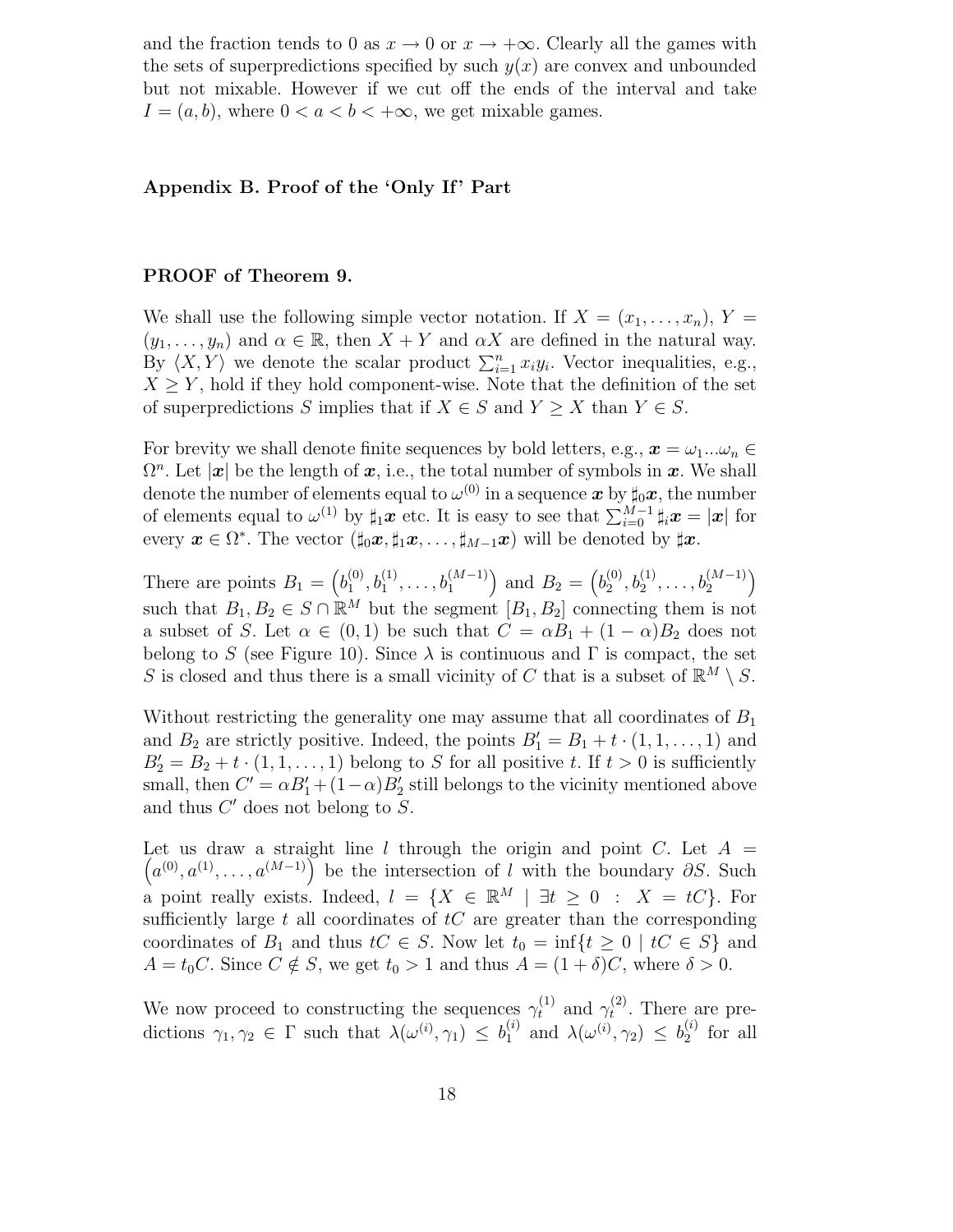

Fig. 10. The drawing for the proof of Theorem 9.

 $i = 0, 1, 2, \ldots, M - 1$ . Let  $\gamma_t^{(1)} = \gamma_1$  and  $\gamma_t^{(2)} = \gamma_2$  for all  $t = 1, 2, \ldots$  If  $\boldsymbol{x} = \omega_1 \omega_2 \dots, \omega_t$ , then

$$
\text{Loss}_{\mathcal{E}_1}(t) \leq \sum_{i=0}^{M-1} \sharp_i \boldsymbol{x} b_1^{(i)} = \langle B_1, \sharp \boldsymbol{x} \rangle \tag{10}
$$

$$
\text{Loss}_{\mathcal{E}_2}(t) \leq \sum_{i=0}^{M-1} \sharp_i \boldsymbol{x} b_2^{(i)} = \langle B_2, \sharp \boldsymbol{x} \rangle \tag{11}
$$

for all  $t = 1, 2, \ldots$ 

Now let us consider a merging strategy  $\mathfrak{S}$  and construct a sequence  $x_n =$  $\omega_1\omega_2 \dots \omega_n$  satisfying the requirements of the theorem. The sequence is constructed by induction. Suppose that  $x_n$  has been constructed. Let  $\gamma$  be the prediction output by  $\mathfrak S$  on the  $(n + 1)$ -th trial, provided the previous outcomes were elements constituting the strings  $x_n$  in the correct order. There is some  $\omega^{(i_0)} \in \Omega$  such that  $\lambda(\omega^{(i_0)}, \gamma) \geq a^{(i_0)}$ . Indeed, if this is not true and the inequalities  $\lambda(\omega^{(i)}, \gamma) < a^{(i)}$  hold for all  $i = 1, 2, ..., M - 1$ , then there is a vicinity of A that is a subset of S. This contradicts the definition of A. We let  $\boldsymbol{x}_{n+1} = \boldsymbol{x}_{n} \omega_{i_0}$ . The construction implies

$$
\text{Loss}_{\mathfrak{S}}(n) \geq \sum_{i=0}^{M-1} \sharp_i \boldsymbol{x}_n a^{(i)} = \langle A, \sharp \boldsymbol{x}_n \rangle . \tag{12}
$$

Let  $\varepsilon = \min_{j=1,2; i=0,1,2,...,M-1} b_j^{(i)} > 0$ . We get  $\langle B_j, x \rangle = \sum_{i=0}^{M-1} b_j^{(i)}$  $j^{(i)}_{j} \sharp_{i} \boldsymbol{x} \geq \varepsilon |\boldsymbol{x}|$ for all strings  $x \in \Omega^*$  and  $j = 1, 2$ . Since  $A = (1 + \delta)(\alpha B_1 + (1 - \alpha)B_2)$  we get

$$
\langle A, \sharp x \rangle = (1+\delta)(\alpha \langle B_1, \sharp x \rangle + (1-\alpha) \langle B_2, \sharp x \rangle)
$$
  
 
$$
\geq \alpha \langle B_1, \sharp x \rangle + (1-\alpha) \langle B_2, \sharp x \rangle + \delta \varepsilon |x|
$$

for all strings x. Let  $\theta = \delta \varepsilon$ ; note that  $\varepsilon$  and  $\delta$  do not depend on G. By combining this inequality with  $(10)$ ,  $(11)$ , and  $(12)$  we obtain the inequality

$$
Loss_{\mathfrak{S}}(n) \ge \alpha Loss_{\mathcal{E}_1}(n) + (1 - \alpha) Loss_{\mathcal{E}_2}(n) + \theta n
$$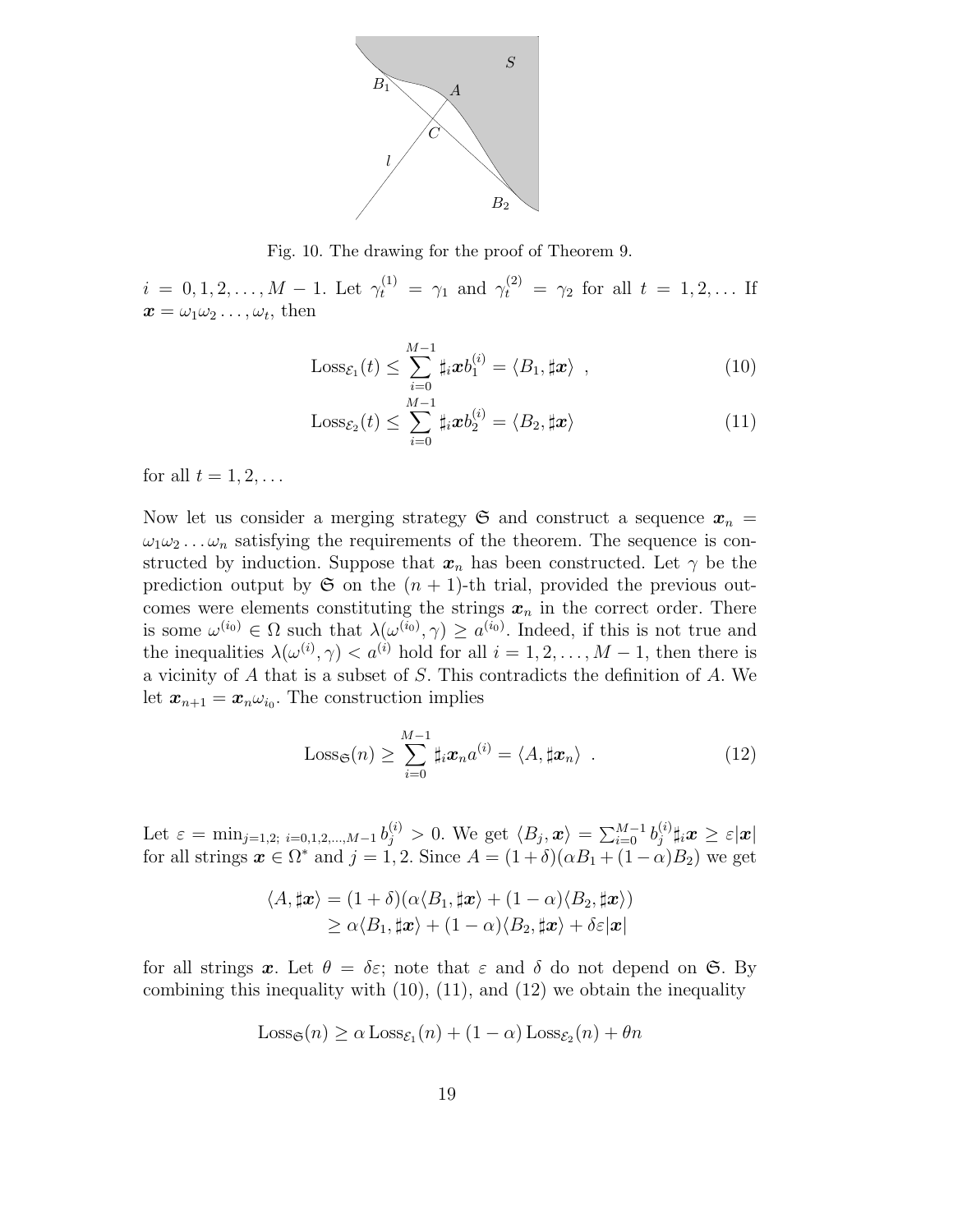for all positive integers  $n$ .

It is easy to see that

$$
Loss_{\mathfrak{S}}(n) - Loss_{\mathcal{E}_1}(n) \ge (1 - \alpha)(Loss_{\mathcal{E}_2}(n) - Loss_{\mathcal{E}_1}(n)) + \theta n ,
$$
  
\n
$$
Loss_{\mathfrak{S}}(n) - Loss_{\mathcal{E}_2}(n) \ge \alpha (Loss_{\mathcal{E}_1}(n) - Loss_{\mathcal{E}_2}(n)) + \theta n .
$$

If  $\text{Loss}_{\mathcal{E}_2}(n) \geq \text{Loss}_{\mathcal{E}_1}(n)$  the former difference is greater than or equal to  $\theta n$ , otherwise the latter difference is greater than or equal to  $\theta$ n. By combining these two inequalities we obtain (6).  $\Box$ 

# Appendix C. Proof of Lemma 11

In this appendix we prove Lemma 11. We start with the following lemma.

**Lemma 18** Let  $\mathfrak{G} = \langle \Omega, \Gamma, \lambda \rangle$  be a game such that  $|\Omega| < +\infty$  and let N be the number of experts. Let the finite part of the set of superpredictions  $S \cap \mathbb{R}^M$  be convex. If  $\mathfrak{M}$  is a merging strategy following the WAA, then for every  $t = 1, 2, \ldots$  we get

$$
\beta_t^{\text{Loss}_{\mathfrak{M}}^{\mathfrak{G}}(t)} \ge \beta_t^{\sum_{j=1}^t \delta(j)} \sum_{i=1}^N q_i \beta_t^{\text{Loss}_{\mathcal{E}^{(i)}}^{\mathfrak{G}}(t)} , \qquad (13)
$$

where

$$
\delta(j) = \log_{\beta_j} \frac{\beta_j^{\sum_{i=1}^N \lambda(\omega_j, \gamma_j^{(i)}) p_j^{(i)}}}{\sum_{i=1}^N \beta_j^{\lambda(\omega_j, \gamma_j^{(i)})} p_j^{(i)}}
$$
\n(14)

for  $j = 1, 2, \ldots, t$ , in the notation introduced above.

**PROOF of Lemma 18.** The proof is by induction on  $t$ . Let us assume that (13) holds and then derive the corresponding inequality for the step  $t + 1$ .

The function  $x^{\alpha}$ , where  $0 < \alpha < 1$  and  $x \ge 0$ , is increasing in x and it is also concave in x. For every set of weights  $p_i \in [0, 1], i = 1, \ldots, n$  such that  $\sum_{i=1}^n p_i = 1$  and every array of  $x_i \geq 0$ ,  $i = 1, \ldots, n$ , we get  $(\sum_{i=1}^n p_i x_i)^{\alpha} \geq 0$  $\sum_{i=1}^n p_i x_i^{\alpha}$ .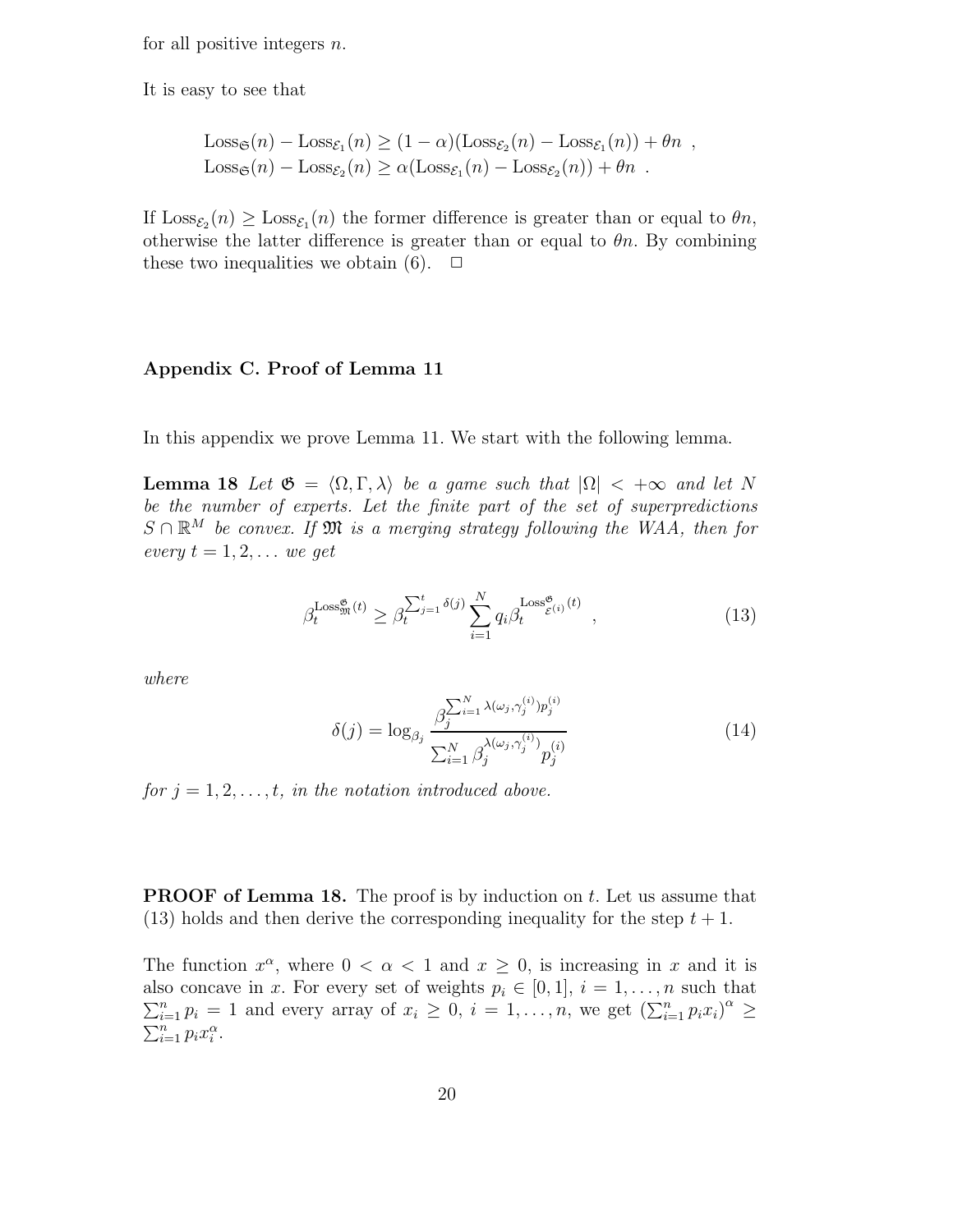Therefore (13) implies

$$
\beta_{t+1}^{\text{Loss}_{\mathfrak{M}}^{\mathfrak{G}}(t)} = \left(\beta_t^{\text{Loss}_{\mathfrak{M}}^{\mathfrak{G}}(t)}\right)^{\log_{\beta_t} \beta_{t+1}} \tag{15}
$$

$$
\geq \left(\beta_t^{\sum_{j=1}^t \delta(j)} \sum_{i=1}^N q_i \beta_t^{\text{Loss}^{\mathfrak{G}}_{\mathcal{E}^{(i)}}(t)}\right)^{\log_{\beta_t} \beta_{t+1}}\tag{16}
$$

$$
\geq \beta_{t+1}^{\sum_{j=1}^{t} \delta(j)} \sum_{i=1}^{N} q_i \beta_{t+1}^{\text{Loss}_{\mathcal{E}^{(i)}}^{\mathfrak{G}}(t)} \tag{17}
$$

Step (7) of the algorithm implies that  $\lambda(\omega_{t+1}, \gamma_{t+1}) \leq \sum_{i=1}^N \lambda \left(\omega_{t+1}, \gamma_{t+1}^{(i)}\right) p_{t+1}^{(i)}$ . By exponentiating this inequality we get

$$
\beta_{t+1}^{\lambda(\omega_{t+1}, \gamma_{t+1})} \ge \beta_{t+1}^{\sum_{i=1}^{N} \lambda \left(\omega_{t+1}, \gamma_{t+1}^{(i)}\right) p_{t+1}^{(i)}} \tag{18}
$$

$$
= \frac{\beta_{t+1}^{N} \lambda \left(\omega_{t+1}, \gamma_{t+1}^{(i)}\right) p_{t+1}^{(i)}}{\sum_{i=1}^{N} \beta_{t+1}^{(\omega_{t+1}, \gamma_{t+1}^{(i)})} p_{t+1}^{(i)}} \sum_{i=1}^{N} \beta_{t+1}^{\lambda \left(\omega_{t+1}, \gamma_{t+1}^{(i)}\right)} p_{t+1}^{(i)} \tag{19}
$$

$$
= \beta_{t+1}^{\delta(t+1)} \sum_{i=1}^{N} \beta_{t+1}^{\lambda(\omega_{t+1}, \gamma_{t+1}^{(i)})} p_{t+1}^{(i)} \quad . \tag{20}
$$

Multiplying (17) by (20) and substituting

$$
p_{t+1}^{(i)} = \frac{w_{t+1}}{\sum_{j=1}^{N} w_{t+1}^{(j)}} = \frac{q_i \beta_{t+1}^{\text{Loss}_{\mathcal{E}(i)}^{\mathfrak{G}}(t)}}{\sum_{j=1}^{N} q_j \beta_{t+1}^{\text{Loss}_{\mathcal{E}(j)}^{\mathfrak{G}}(t)}}
$$

completes the proof on the lemma.  $\Box$ 

By taking the logarithm of (13) we get

$$
\begin{aligned} \text{Loss}_{\mathfrak{M}}^{\mathfrak{G}}(t) &\leq \sum_{j=1}^{t} \delta(j) + \log_{\beta_{t}} \sum_{i=1}^{N} q_{i} \beta_{t}^{\text{Loss}_{\mathcal{E}(i)}^{\mathfrak{G}}(t)} \\ &\leq \sum_{j=1}^{t} \delta(j) + \log_{\beta_{t}} q_{i} + \text{Loss}_{\mathcal{E}(i)}^{\mathfrak{G}}(t) \end{aligned}
$$

for every  $i = 1, 2, ..., N$ . We have  $\log_{\beta_t} q_i = -\frac{\sqrt{t}}{c}$  $\frac{\partial}{\partial c} \ln q_i$ . It remains to estimate the first term.

Recall that L is an upper bound on  $\lambda$ . By applying the inequality  $\ln x \leq x-1$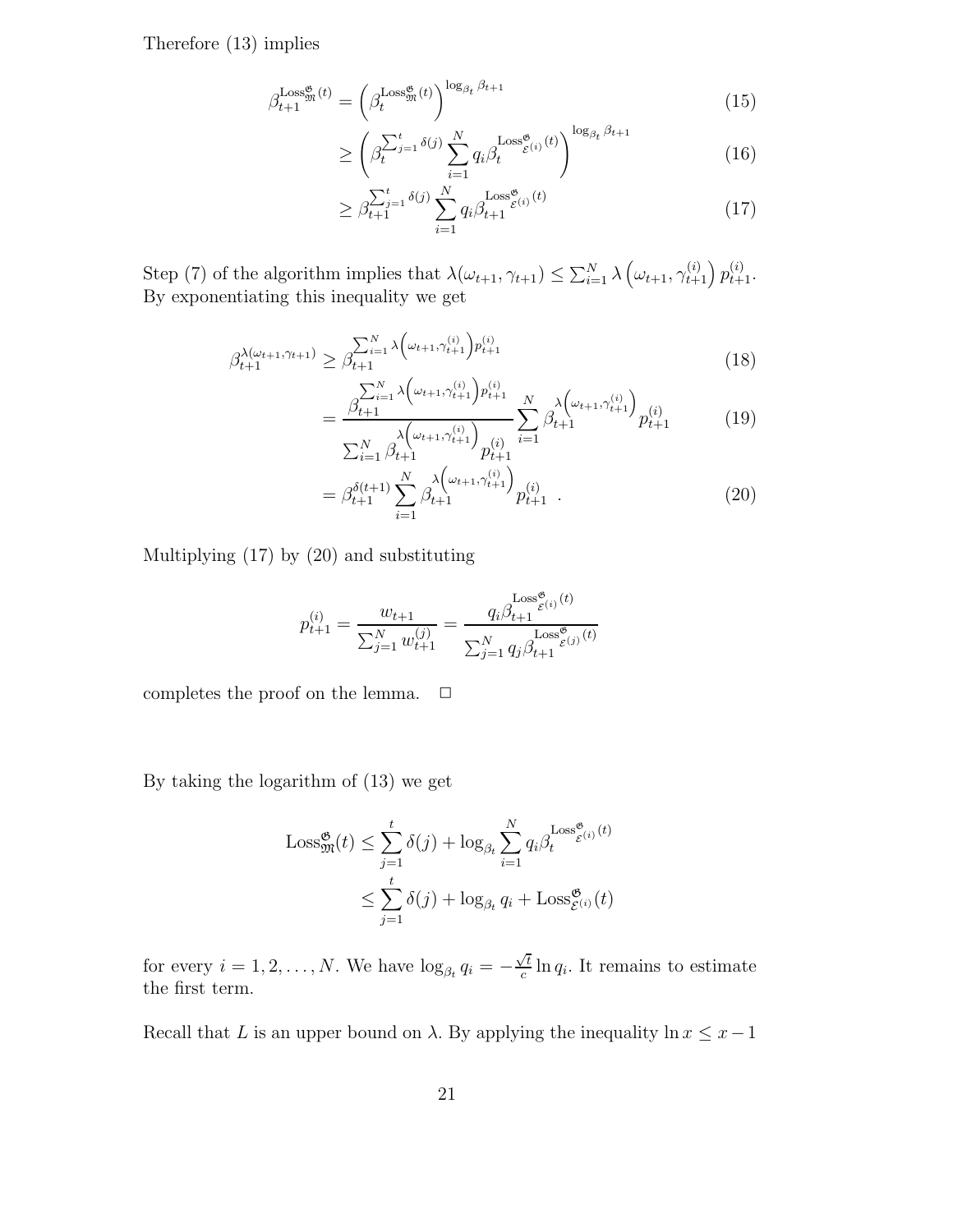we get

$$
\delta(t) = \sum_{i=1}^{N} \lambda(\omega_t, \gamma_t^{(i)}) p_t^{(i)} + \frac{\sqrt{t}}{c} \ln \sum_{i=1}^{N} \beta_t^{\lambda(\omega_t, \gamma_t^{(i)})} p_t^{(i)}
$$
  

$$
\leq \sum_{i=1}^{N} \lambda(\omega_t, \gamma_t^{(i)}) p_t^{(i)} + \frac{\sqrt{t}}{c} \left( \sum_{i=1}^{N} \beta_t^{\lambda(\omega_t, \gamma_t^{(i)})} p_t^{(i)} - 1 \right)
$$

By using Taylor's series with Lagrange's remainder term we obtain

$$
\beta_t^{\lambda(\omega_t,\gamma_t^{(i)})} = e^{-c\lambda(\omega_t,\gamma_t^{(i)})/\sqrt{t}} = 1 - \frac{c\lambda(\omega_t,\gamma_t^{(i)})}{\sqrt{t}} + \frac{1}{2} \left(\frac{c\lambda(\omega_t,\gamma_t^{(i)})}{\sqrt{t}}\right)^2 e^{\xi},
$$

where  $\xi \in [-c\lambda(\omega_t, \gamma_t^{(i)})]$  $t^{(i)}_t$   $\sqrt{t}$ , 0] and thus

$$
\beta_t^{\lambda(\omega_t,\gamma_t^{(i)})} \le 1 - \frac{c\lambda(\omega_t,\gamma_t^{(i)})}{\sqrt{t}} + \frac{c^2L^2}{2t}.
$$

Therefore  $\delta(t) \leq cL^2/2\sqrt{t}$  and summation yields

$$
\sum_{j=1}^{t} \delta(j) \le \sum_{j=1}^{t} \frac{cL^2}{2\sqrt{j}} \le \frac{cL^2}{2} \int_0^t \frac{dx}{\sqrt{x}} = cL^2 \sqrt{t} .
$$

This completes the proof.

**Remark 19** Let us discuss the intuitive meaning of the term  $\delta(t)$ . We have

$$
\delta(t) = \sum_{i=1}^{N} \lambda(\omega_t, \gamma_t^{(i)}) p_t^{(i)} - \log_{\beta_t} \left( \sum_{i=1}^{N} \beta_t^{\lambda(\omega_t, \gamma_t^{(i)})} p_t^{(i)} \right)
$$

.

This is the difference of two terms corresponding to two different ways of mixing experts' predictions. The first is the convex mixture we use in the WAA. The second is the mixture used in the Aggregating Algorithm  $(AA)$  (see [4,5]). In the AA the transformation  $\mathfrak{B}_{\beta}$  (see Subsection 2.4) is applied, a mixture is calculated in the image space, and then the inverse image  $\mathfrak{B}_{\beta}^{-1}$  is taken. This is only possible if the game is  $\beta$ -mixable, while for the WAA convexity is sufficient. What we have shown is that the loss suffered by the hypothetical AA-style mixture converges to the loss of the convex combination fast enough as  $\beta$  approaches 1.

# Appendix D. Proof of Lemma 15

For every  $\varepsilon > 0$  and  $\gamma^* \in \Gamma$  the set  $U(\gamma^*, \varepsilon) = {\gamma \in \Gamma \mid \lambda(\omega, \gamma^*) < \lambda(\omega, \gamma) + \gamma^*}$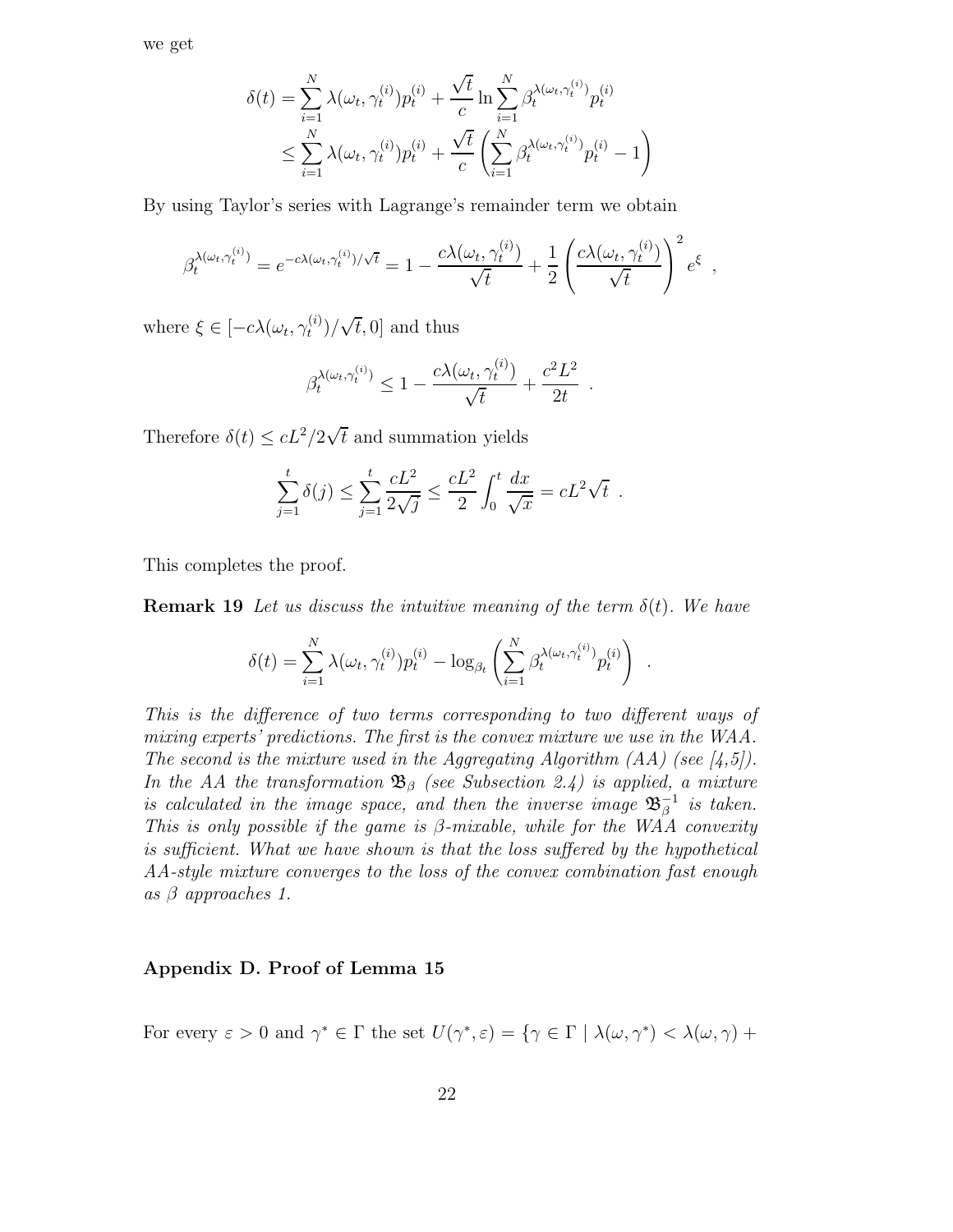$\varepsilon$  for all  $\omega \in \Omega$  is open. Indeed,  $\lambda$  is continuous and  $U(\gamma^*, \varepsilon)$  is an intersection of finitely many inverse images of open sets.

For every finite  $L > 0$  let  $\Gamma_L = \{ \gamma \in \Gamma \mid \lambda(\omega, \gamma) \leq L \text{ for all } \omega \in \Omega \}.$  Fix  $\varepsilon > 0$ . The union  $\bigcup_{L>0}\bigcup_{\gamma^*\in\Gamma_L}U(\gamma^*,\varepsilon)$  is an open covering of  $\Gamma$ . Indeed, consider some  $\gamma_0 \in \Gamma$ . If the values  $\lambda(\omega, \gamma_0)$  are finite for all  $\omega$ , then  $\gamma_0$  belongs to some  $\Gamma_L$ . If some of these values are infinite,  $\gamma_0$  can still be approximated by predictions that can only lead to finite losses and therefore  $\gamma_0$  belongs to  $U(\gamma^*, \varepsilon)$  of some such  $\gamma^*$ .

Since  $\Gamma$  is compact, a finite subcovering exists and thus a finite L can be chosen. This proves the lemma.

Remark 20 The lemma can also be proven by constructing a covering of the set of superprediction S. This way is slightly longer, but arguably more intuitive because the construction is done in  $\mathbb{R}^M$ .

Let  $|\Omega| = M$  and  $\Omega = {\omega^{(0)}, \omega^{(1)}, \dots, \omega^{(M-1)}}$ . Let  $\Gamma_L$  be as above and consider the sets  $P_L = \left\{ \left( \lambda(\omega^{(0)}, \gamma), \lambda(\omega^{(1)}, \gamma), \ldots, \lambda(\omega^{(M-1)}, \gamma) \right) \mid \gamma \in \Gamma_L \right\}.$ 

For every  $\varepsilon > 0$  let  $V(L, \varepsilon)$  be the  $\varepsilon$ -vicinity of the set  $P_L$ , i.e., the union of all open balls of radius  $\varepsilon$  centred on points from  $P_L$ . Finally, let  $S(L, \varepsilon) = \{X \in$  $[-\infty, +\infty]^M \mid X \geq Y$  for some  $Y \in V_{L,\varepsilon}$ .

It is easy to check that for every  $\epsilon > 0$  we have  $S \subseteq \bigcup_{L>0} S(L, \varepsilon)$ . One can show that this covering has a finite subcovering by considering the image under the transformation  $\mathfrak{B}_{\beta}$  (see Subsection 2.4) with some  $\beta \in (0,1)$ .

#### Appendix E. Choosing the Sequences

Take  $M_0 = N_1$  and  $M_j = N_{j+1} - N_j$ ,  $j = 1, 2...$  Let a positive integer n be such that  $N_k < n \leq N_{k+1}$  (see Figure 9). Applying (8) yields

$$
\text{Loss}^{\mathfrak{G}}_{\mathfrak{M}}(n) \leq \text{Loss}_{\mathcal{E}^{(i)}}(n) + r(n)
$$

for all  $i = 1, 2, ..., N$ , where N is the number of experts and

$$
r(n) = \sum_{j=0}^{k-1} M_j \varepsilon_j + \sum_{j=0}^{k-1} C_{\varepsilon_j} \sqrt{M_j} + \varepsilon_k (n - N_k) + C_{\varepsilon_k} \sqrt{n - N_k} \tag{21}
$$

is the 'remainder' (we recall that  $C_{\varepsilon} = 2L_{\varepsilon}^2$  $\sqrt{\ln N}$ ). Note that the former two terms correspond to the previous invocations of WAA and the later two correspond to the current invocation.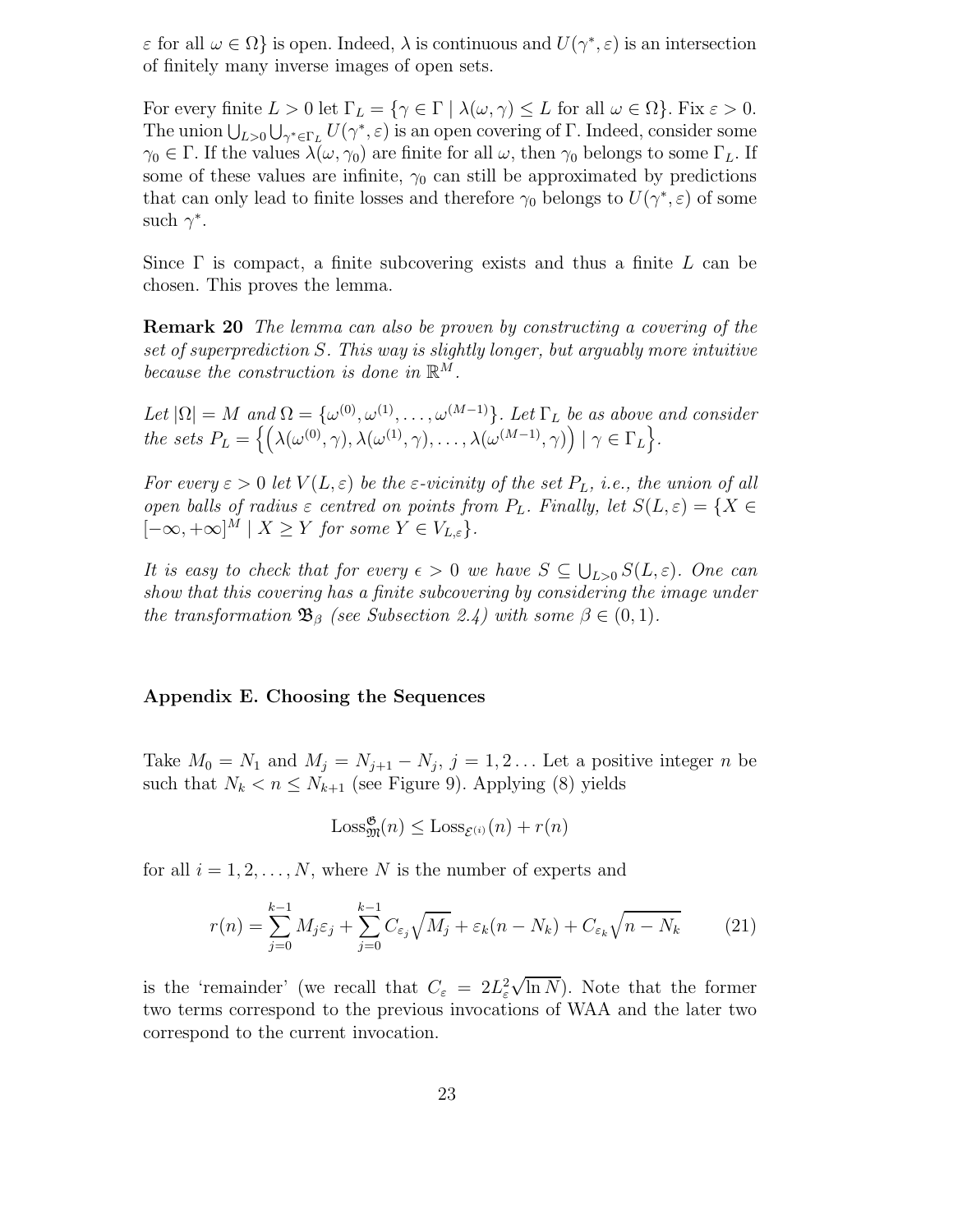We shall formulate conditions sufficient for the terms in  $(21)$  to be of  $o(n)$ order of magnitude. First note that

(1)  $\lim_{j\to+\infty} \varepsilon_j = 0$ 

and  $k = k(n) \to \infty$  as  $n \to \infty$  is sufficient to ensure that  $\varepsilon_k(n - N_k) = o(n)$ as  $n \to \infty$ . Secondly, if, moreover,

 $(2')$   $\sum_{j=0}^{\infty} M_j = +\infty$ 

then  $\sum_{j=0}^{k-1} M_j \varepsilon_j = o(n)$  by the following simple lemma.

**Lemma 21** If the series  $\sum_{i=1}^{\infty} M_i$  diverges and  $\alpha_i \to 0$ , where all  $M_i$  and  $\alpha_i$ are non-negative, then  $\sum_{i=1}^{k} M_i \alpha_i = o\left(\sum_{i=1}^{k} M_i\right)$  as  $k \to \infty$ .

**PROOF of Lemma 21** Take a small  $\varepsilon > 0$ . There is positive integer l such that  $\alpha_i < \varepsilon/2$  for all  $i \geq l$ . We thus have

$$
\sum_{i=1}^{k} M_i \alpha_i \le \sum_{i=1}^{l} M_i \alpha_i + \frac{\varepsilon}{2} \sum_{i=l}^{k} M_i
$$

for all  $k \geq l$ . Since the series diverges,  $\sum_{i=l}^{k} M_i$  tend to  $+\infty$  as  $k \to \infty$  and thus for sufficiently large  $k$ 

$$
\sum_{i=1}^{l} M_i \alpha_i \le \frac{\varepsilon}{2} \sum_{i=l}^{k} M_i
$$

and therefore

$$
\sum_{i=1}^k M_i \alpha_i \leq \varepsilon \sum_{i=1}^k M_i.
$$

Thirdly, the lemma implies that if, moreover,

(3) 
$$
C_{\varepsilon_j} \le \sqrt[8]{M_j}
$$
,  $j = 0, 1, 2, ...$ ,  
then  $\sum_{j=0}^{k-1} C_{\varepsilon_j} \sqrt{M_j} \le \sum_{j=0}^{k-1} M_j / M_j^{3/8} = o(n)$ .

It remains to consider the last term in (21). There are two cases, either  $n N_k \le M_k^{3/4}$  $k_k^{3/4}$  or  $n - N_k > M_k^{3/4}$ . In the former case we get

$$
\frac{1}{n} C_{\varepsilon_k} \sqrt{n-N_k} \leq \frac{M_k^{1/8} \sqrt{n-N_k}}{N_k} \leq \frac{M_k^{1/8} M_k^{3/8}}{M_{k-1}} = \frac{\sqrt{M_k}}{M_{k-1}}
$$

,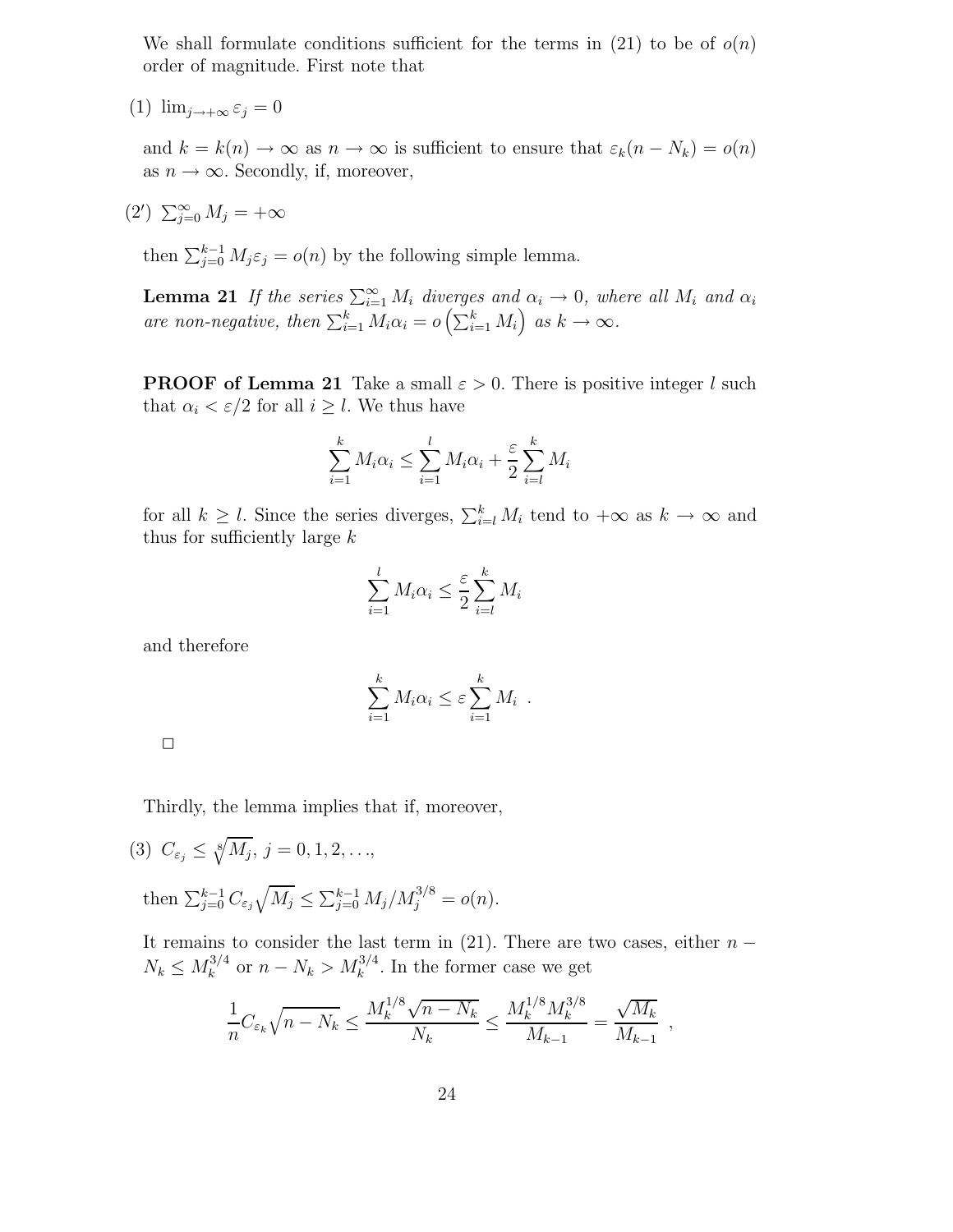while in the latter case we get

$$
\frac{1}{n} C_{\varepsilon_k} \sqrt{n-N_k} \le \frac{M_k^{1/8} \sqrt{M_k}}{M_k^{3/4}} = \frac{1}{M_k^{1/8}}.
$$

To ensure the convergence to 0, it is sufficient to add

(4)  $M_{j-1} \ge M_j^{3/4}$  $j^{3/4}, j = 1, 2, \ldots$ 

and to replace  $(2')$  with a stronger requirement

(2)  $M_i \rightarrow +\infty, j \rightarrow \infty$ .

Let us show that conditions  $(1)$ – $(4)$  are compatible, i.e., construct the sequences  $\varepsilon_j$  and  $M_j$ . Let  $M_0 = \max(2, \lceil C_{\varepsilon_0}^8 \rceil)$  and  $M_{j+1} = \lfloor M_j^{4/3} \rfloor$  $\int_j^{4/5}$ ,  $j =$  $0, 1, 2, \ldots$  The sequence  $\varepsilon_j$  is constructed as follows. Suppose that all  $\varepsilon_j$  have been constructed for  $j \leq k$ . If  $C_{\varepsilon_k/2} \leq M_k^{1/8}$  $_k^{1/8}$ , we let  $\varepsilon_{k+1} = \varepsilon_k/2$ ; otherwise we let  $\varepsilon_{k+1} = \varepsilon_k$ . Since  $M_k \to +\infty$  and  $C_{\varepsilon}$  is finite for every  $\varepsilon > 0$ , we shall be able to divide  $\varepsilon_k$  by 2 eventually and thus ensure that  $\varepsilon_j \to 0$  as  $j \to +\infty$ .

#### Acknowledgements

We would like to thank participants of the Kolmogorov seminar on complexity theory at the Moscow State University and Alexander Shen in particular for useful suggestions that allowed us to simplify the WAA. We would also like to thank Volodya Vovk for suggesting an idea that helped us to strengthen an upper bound on the performance of WAA.

We are grateful to anonymous COLT and JCSS referees for their detailed comments. The paper has been greatly improved due to referees' suggestions.

## References

- [1] N. Cesa-Bianchi, Y. Freund, D. Haussler, D. P. Helmbold, R. E. Schapire, M. K. Warmuth, How to use expert advice, Journal of the ACM 44 (3) (1997) 427–485.
- [2] D. Haussler, J. Kivinen, M. K. Warmuth, Sequential prediction of individual sequences under general loss functions, IEEE Transactions on Information Theory 44 (5) (1998) 1906–1925.
- [3] N. Cesa-Bianchi, G. Lugosi, Prediction, Learning, and Games, Cambridge University Press, 2006.